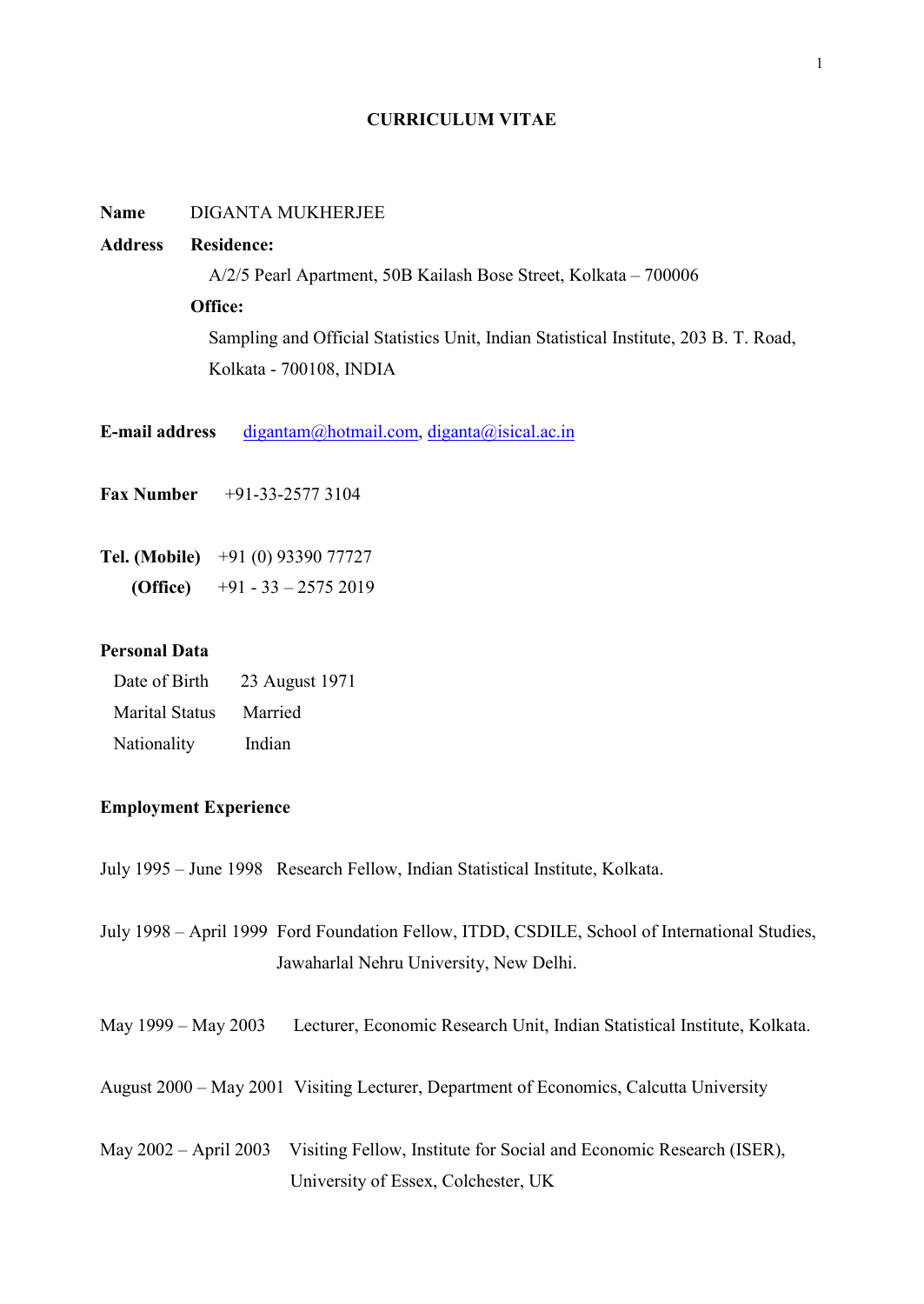| November 2002<br>Visitor, Department of Economics and Department of Applied Economics        |                                                                                         |
|----------------------------------------------------------------------------------------------|-----------------------------------------------------------------------------------------|
|                                                                                              | and Management, Cornell University, Ithaca, USA                                         |
|                                                                                              | May 2003 – October 2006 Assistant Professor, Economic Research Unit, Indian Statistical |
|                                                                                              | Institute, Kolkata.                                                                     |
| <b>July 2007</b>                                                                             | Visitor, Department of Mathematics, Indian Institute of Sciences, Bangalore.            |
| November 2006 – February 2009<br>Faculty Member, ICFAI Business School Kolkata               |                                                                                         |
|                                                                                              | February 2009 - May 2009 Professor and Dean, International School of Business, Kolkata  |
| June 2009 - April 2010                                                                       | Professor, Usha Martin Academy, Kolkata                                                 |
| January 2010<br>Visitor, Department of Mathematics, Indian Institute of Sciences, Bangalore. |                                                                                         |
| April 2010 - May 2011                                                                        | Registrar, Unitedworld School of Business                                               |
| April 2011 – March 2012                                                                      | Visiting Scientist, Bayesian and Interdisciplinary Research Unit,                       |
|                                                                                              | Indian Statistical Institute, Kolkata                                                   |
| April 2012 -                                                                                 | Associate Professor, Sampling and Official Statistics Unit, Indian                      |
|                                                                                              | Statistical Institute, Kolkata                                                          |
| June 2015                                                                                    | Scholar in residence, Dibrugarh University, Assam.                                      |
| April 2017                                                                                   | Visitor, Department of Mathematics, North Dakota State University                       |
| April 2017`                                                                                  | Visitor, Department of Economics, Virginia Tech University                              |

# Courses Taught

- (a) Microeconomic Theory I (MSQE, ISI, 1999 2000, part)
- (b) Microeconomic Theory II (MSQE, ISI, 1999 2000, part)
- (c) Time Series Analysis (MPhil, JNU, 1998 99, part & MStat, ISI, 2012 13)
- (d) Econometric Methods (MA, JNU, 1998 99 & BStat, ISI, 2003 04, 2004 05, 2005 06, MBA, NIMC, 2003 - 04)
- (e) Econometric Applications (MPhil, JNU, 1998 99, part)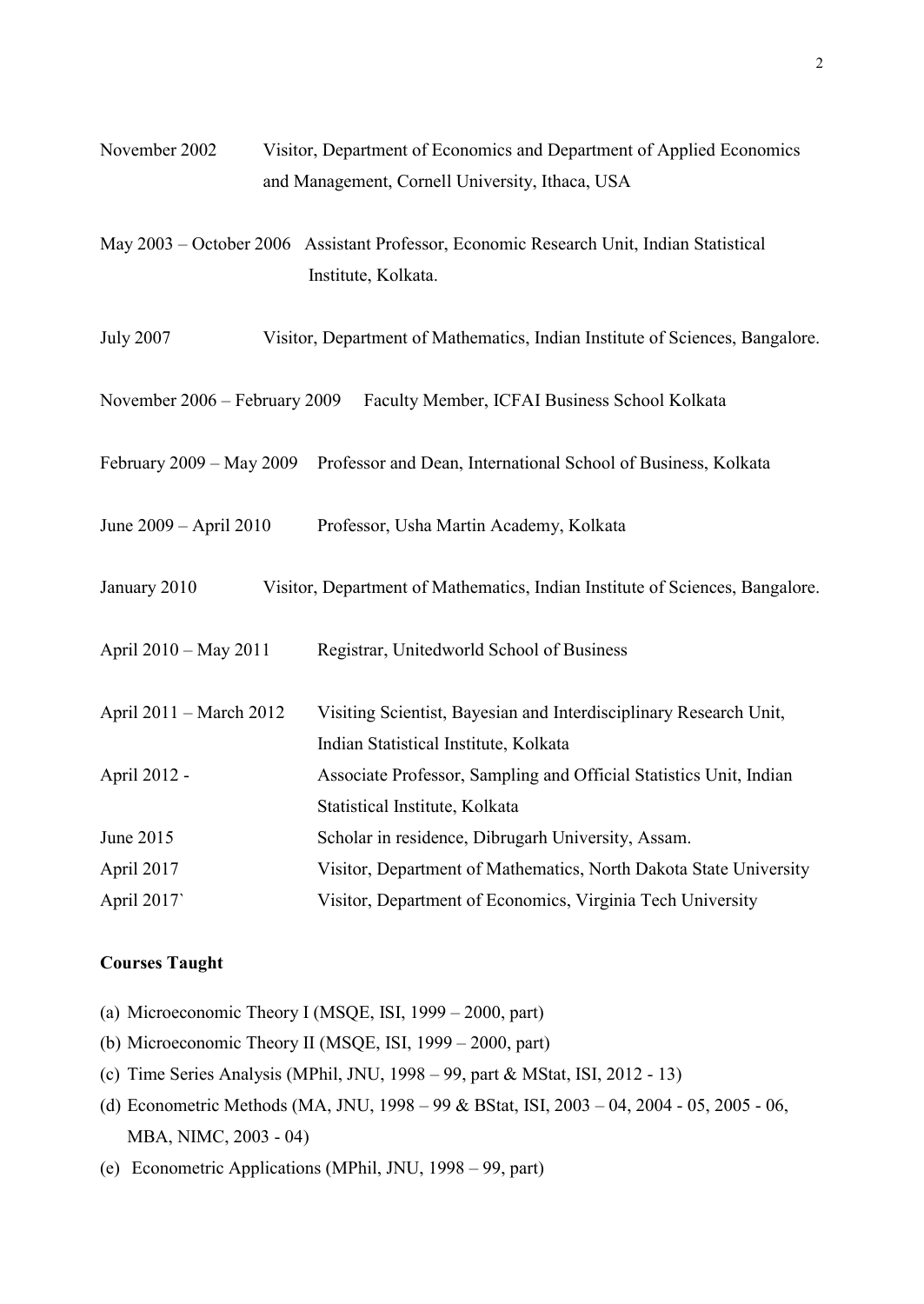- (f) Theory of Finance I (MSQE & MStat, ISI, 1999 2000, 2000 01, 2001 02, 2003 04, 2004 - 05, 2005 - 06, MStat ISI, 2011 – 12)
- (g) Theory of Finance II (MSQE, ISI,  $2000 01$ ,  $2001 02$ )
- (h) Mathematical Methods for Economics (MA, JNU, 1998 99, part & MSQE, ISI, 1999 2000, part)
- (i) Industrial Organization (MA, CU,  $2000 01$ )
- (j) Quantitative Methods (MBA, IBS, 2006 07, 2007 08, 2008 09; UMA, 2009 11)
- (k) Business Research Methods (MBA, IBS, 2006 07, 2007 08, 2008 09. UMA 2009 10)
- (l) Financial Strategies and Instruments (MPhil, WBUT, 2008).
- (m) Managerial Economics (MBA, UMA, 2009 10)
- (n) International Finance and Banking (UWSB, 2010 11, part).
- (o) Marketing Research Methods (UWSB, 2010 11, part)
- (p) Life Contingencies (MStat, ISI, 2011 12)
- (q) Linear Statistical Models (BStat, ISI, 2012 13, 2013 14)
- (r) Computational Finance (MTech (CS), ISI, 2013 14, 2014 15, 2015 16, 2016 17, 2017 18)
- (s) Actuarial Methods (MStat, ISI, 2014 15)
- (t) Financial Econometrics (MStat, ISI, 2016 17, 2017 18)
- (u) Quantitative Finance (MStat, ISI, 2016 17, 2017 18)

ISI: Indian Statistical Institute

JNU: Jawaharlal Nehru University

CU: Calcutta University

NIMC: National Institute of Management Calcutta

IBS: ICFAI Business School, Kolkata

WBUT: West Bengal University of Technology

UMA: Usha Martin Academy

UWSB: Unitedworld School of Business

#### Academic Responsibilities (Internal: ISI, IBS, ISB, UMA and UWSB)

- (a) Member, BStat selection committee, ISI, 1999, 2000, 2013, 2014
- (b) Member, MSQE selection committee, ISI, 2004
- (c) Convenor, JRF (Economics) selection committee, ISI, 2000 and 2001
- (d) Member, Placement committee, ISI, 2000 2006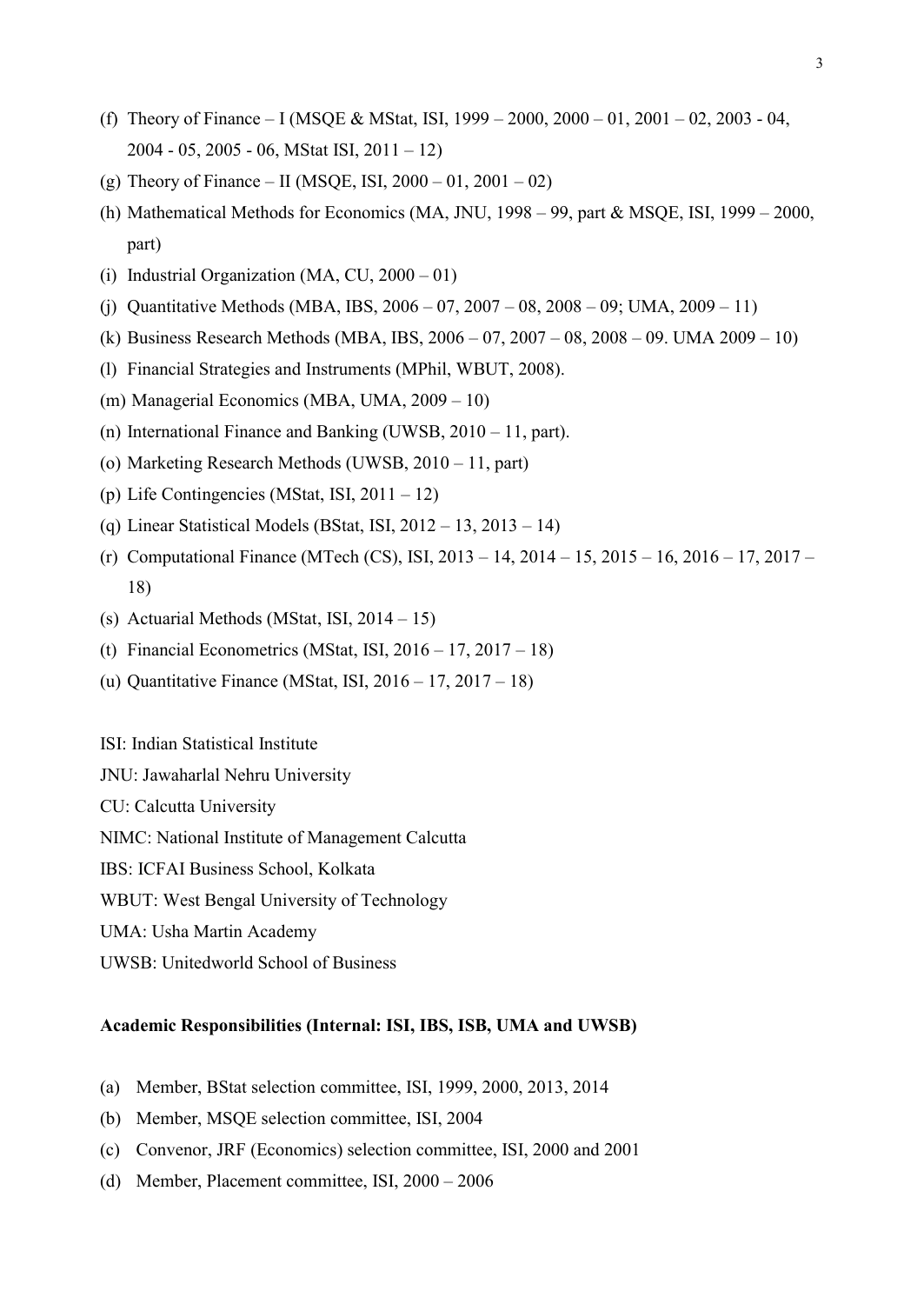- (e) Convenor of the seminar series at ERU, ISI, 1999 2002, 2004
- (f) Convenor, organizing committee of the *Conference on Models and Methods in Economics*, ERU, ISI, January 2002.
- (g) Supervised research of Shamim Mondal, JRF, ERU, ISI, 1999 2000
- (h) Supervised research of Tejamoy Ghosh, JRF, ERU, ISI, 2000 03
- (i) Supervised MStat dissertation, ISI: Three students in 1999 2000, One student in 2004 05, Two students in 2005 - 06. Five students in  $2012 - 13$ . Two students in  $2013 - 14$ , Five students in  $2014 - 15$ , Two students in  $2015 - 16$ , Five students in  $2016 - 17$ , One student in  $2017 - 18$ .
- (j) Supervised MTech (QROR) dissertation, ISI: Amit Mishra in 2003 04, Amit Kumar in 2004 - 05 and Satish Raja in 2005 - 06.
- (k) Supervised MTech (CS) dissertation, ISI: Two students in 2016 17, One student in 2017 18.
- (l) Convenor, Placement committee, ISI, 2004 2006
- (m) Member, Library Committee, ICFAI, 2006 2009
- (n) Guided 17 summer interns, MBA, ICFAI, 2007.
- (o) Member, Doctoral Advisory Committee of Kaushik Bhattacharya, IIMT, ICFAI, 2007 08.
- (p) Guided 11 management research projects, MBA, ICFAI, 2007 08.
- (q) Guided 15 summer interns, MBA, ICFAI, 2008.
- (r) Guided 13 management research projects, MBA, ICFAI, 2008 09.
- (s) In charge of academic affairs including admissions, examinations and faculty improvement, ISB, 2009.
- (t) In charge of Library and supervision of the ERP system, ISB, 2009.
- (u) In charge of developing the ISB research centre, ISB, 2009.
- (v) Head, Usha Martin Research Centre, 2009 2010.
- (w) In charge of examinations, UMA, 2009 2010.
- (x) Member, Admission Committee, UMA, 2009 2010.
- (y) In charge of academic affairs regarding delivery scheduling and examinations for all centres (Kolkata, Ahmedabad, Mumbai, Delhi, Hyderabad), UWSB, 2010 – 2011.
- (z) Member, organizing committee of the conference *CIAS 2012*, BIRU, ISI, January 2012.
- (aa) Programme director, Workshop in Kolkata on Questionnaire Design for Social Science Research during July 23 – 27, 2012, Sampling and Official Statistics Unit, Indian Statistical Institute.

#### Academic Responsibilities (External)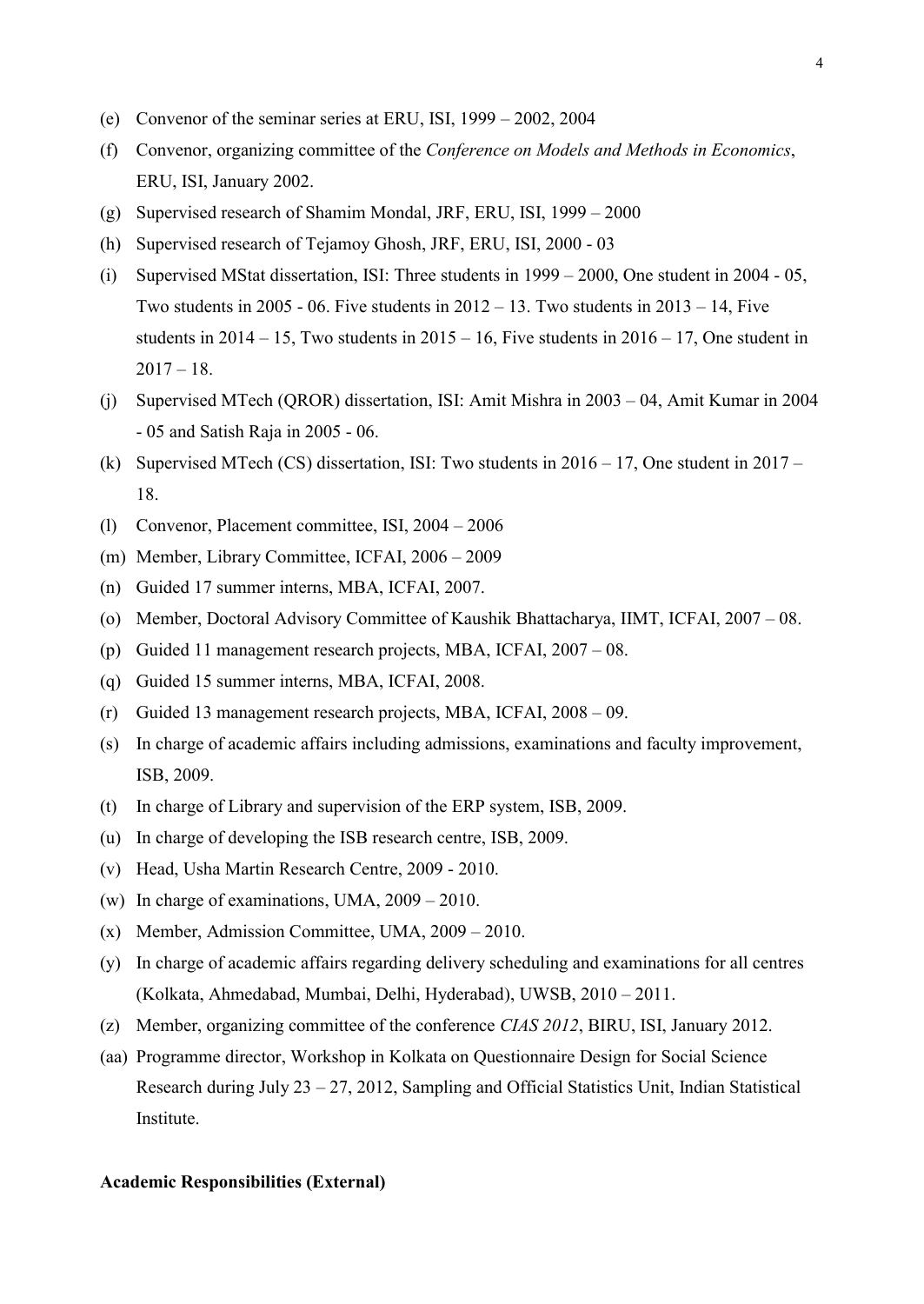- (a) External examiner, MA in Economics (Financial Economics), Jadavpur University, 2000, 2003
- (b) External examiner, BA in Economics (Econometrics), Jadavpur University, 2000, 2001
- (c) Resource person, UGC refresher course, Jadavpur University, November 2003
- (d) Resource person, UGC refresher course, Calcutta University, February 2004, February 2006.
- (e) External Reviewer, MSc in Economics (Econometrics and Game theory), University of Burdwan, 2004
- (f) Research Consultant, East India Securities Pvt. Ltd. 2006 2007.
- (g) Examiner of PhD thesis, Indira Gandhi Institute for Development Research, 2007
- (h) Member of the editorial board, International Econometric Review (formerly Eurasian Review of Econometrics), Econometric Research Association, Turkey, 2006 – till date.
- (i) Advisor to the Child Labour project funded by CRY, Centre for Studies in Economic Appraisal, Calcutta University. Also writing the following components for the final project report:
	- A Survey of the Theoretical and Empirical Literature on the Determinants of Child Labour
	- A Survey of the Observations on Child Labour and Related Issues by the National Sample Survey Organisation
	- Reviewing the Measurement of Employment and Unemployment in the Indian National Sample Survey
- (j) Expert for external review of courses for QT discipline group, Indian Institute of Foreign Trade, 2007.
- (k) Advisor to a Child Health Intervention project funded by NFICH Netherlands, Institute for Psychological and Educational Research, Kolkata, 2008.
- (l) External expert to a project on "Socio-Economic Survey in Barddhaman District" funded by WBIDC, NSHM Business School, Kolkata, 2008 – 09.
- (m)External examiner in Economics, Part Time MBA, Indian Institute of Foreign Trade, 2008.
- (n) External Consultant in the Rosa Luxemburg Society project "Women, Empowerment and the State: Targeting of Women in Employment-Generation Schemes", Institute of Development Studies Kolkata, 2009.
- (o) External consultant to Market Forces for the preparation of District Human Development Report for Dhubri, Assam, India, 2009.
- (p) External expert in the project "Dynamics of Marriage, Separation & Remarriage: Urban Milieu in the New Millennium" in School of Women's Studies, Jadavpur University, 2011.
- (q) Consultant, IMRB International, 2012.
- (r) Technical Advisor to the Index Committee of MCX-SX, 2013 .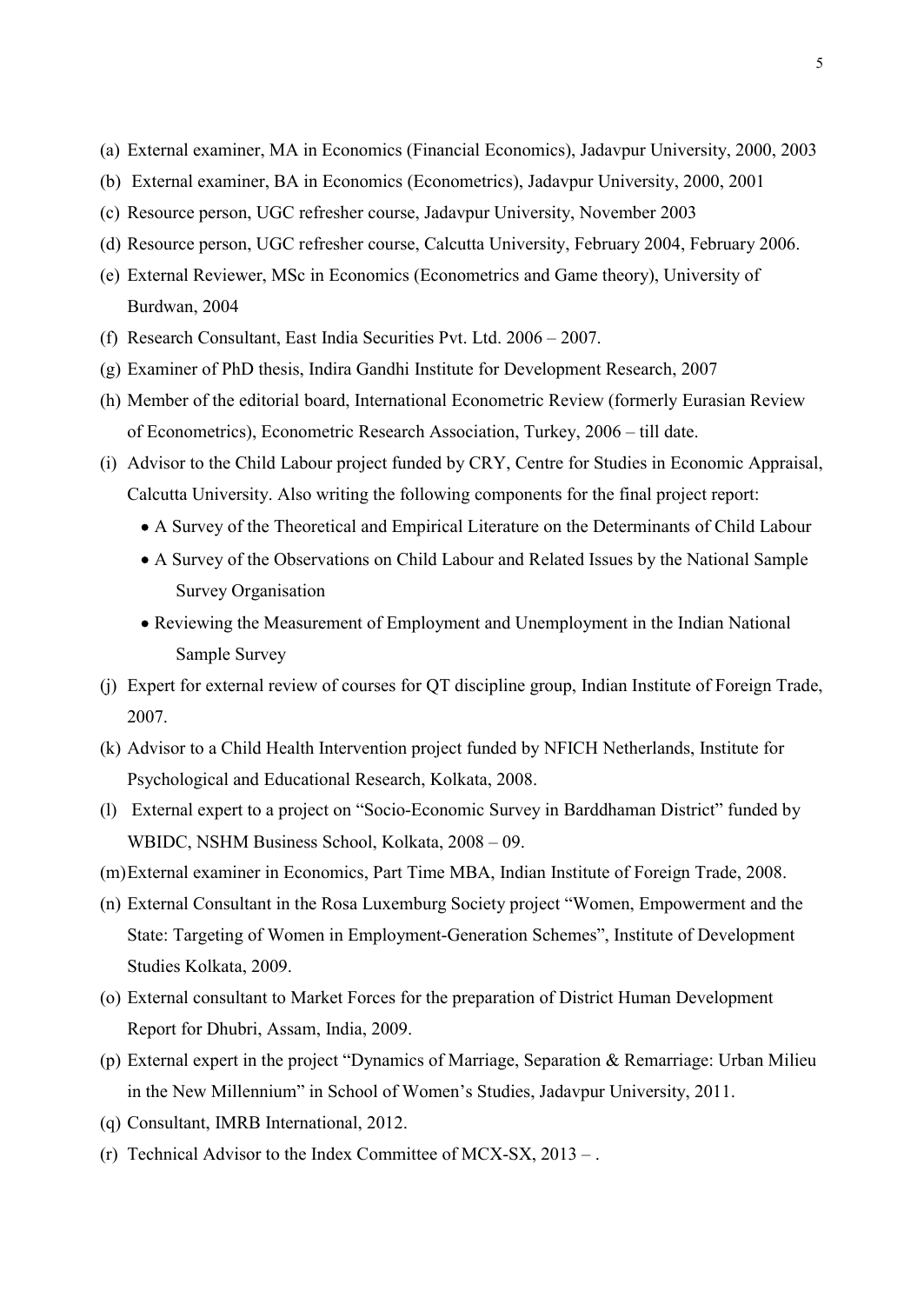- (s) Member of the Core group within the Working group for the  $72<sup>nd</sup>$  round of NSS, NSSO, 2013 2015.
- (t) Member of the Pratap Narain Committee on National Accounts, Indian Association for Research in National Income & Wealth, 2014.
- (u) Member of Survey Monitoring Committee of SEBI, 2015 16.
- (v) Member of the editorial board, Studies in Microeconomics, India, 2015 till date.
- (w)Member of the Working group for the  $74<sup>th</sup>$  round of NSS, NSSO,  $2015 -$ .
- (x) Member of the Expert Committee on Disclosure Control, NSSO, 2015 .
- (y) External moderator in BSc Statistics, St. Xaviers College, Kolkata.

#### MPhil and PhD Guidance:

- a) Co-supervisor for the MPhil theses of Saurav Sarkar and Nimisha Chakraborty, West Bengal University of Technology, Awarded 2009.
- b) Co-supervisor for the PhD thesis of Saswati Das, Department of Economics, Calcutta University, 2007 - 2009. Awarded 2010.
- c) Co-Supervisor for the PhD thesis of Angan Sengupta, Institute for Social and Economic Change, Bengaluru, 2010 – 2016, Awarded 2016.
- d) Supervisor for the PhD thesis of Kiranmoy Chatterjee, Indian Statistical Institute, Kolkata, 2012 – 2016, Awarded 2016.
- e) Co-Supervisor for the PhD thesis of Abhijit Sarkar, Sikkim Manipal Institute of Technology, Gangtok, 2012 – 2018, Submitted May 2018.
- f) Co-Supervisor for the PhD thesis of Suranjana Joarder, Department of Economics, Calcutta University, 2014 –
- g) Co-Supervisor for the PhD thesis of Ankita Dey, Department of Statistics, Calcutta University,  $2015 -$
- h) Supervisor for the PhD thesis of Sudip Ratan Chandra, Department of Mathematics, Jadavpur University, 2016 - .

## Education

Ph.D. : Indian Statistical Institute, Kolkata, 1998. Title of Ph.D. Thesis: Essays on Deprivation, Poverty and Well-being.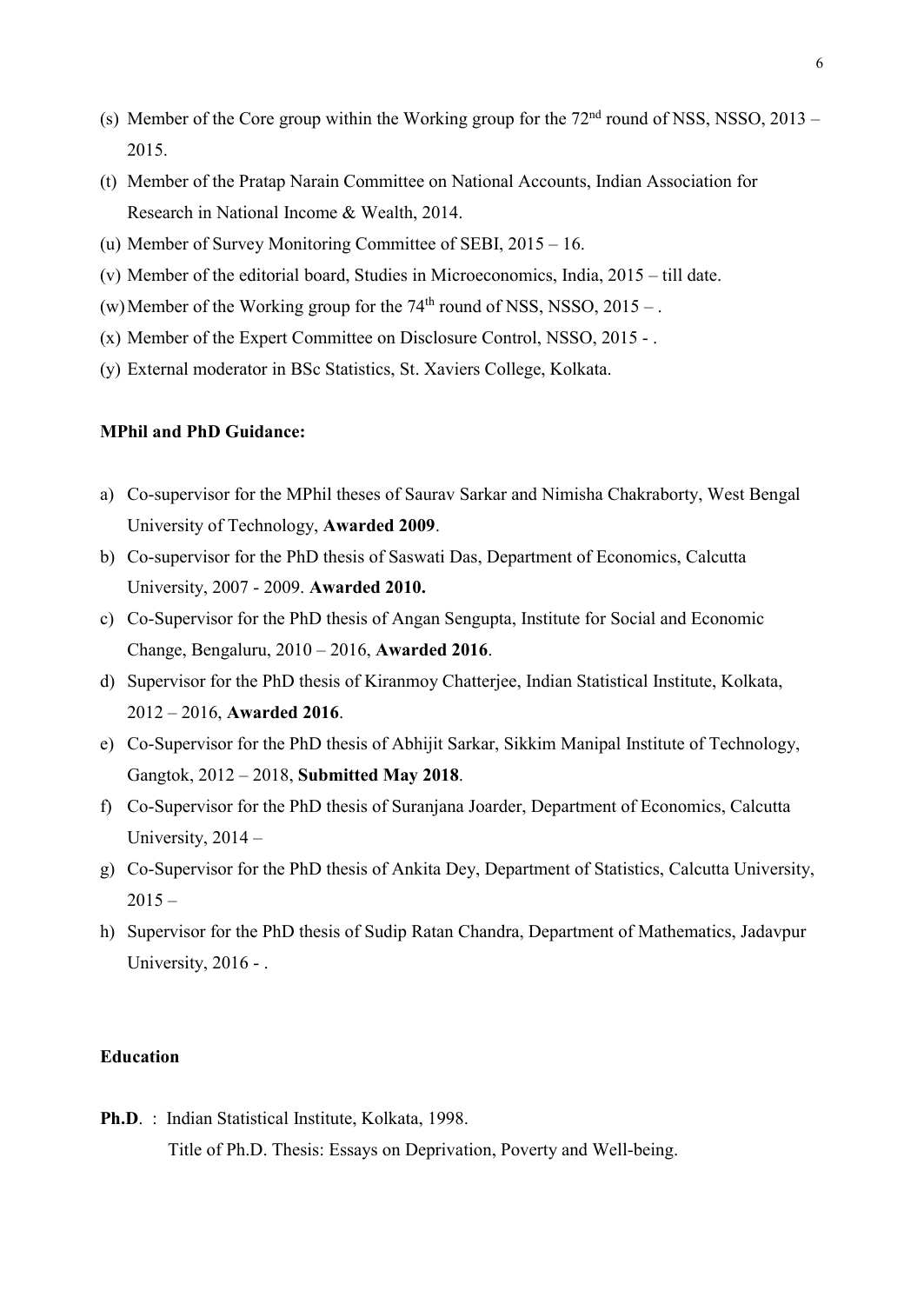Master of Statistics : Passed with first class, distinction from Indian Statistical Institute, Kolkata, in 1995, with specialization in Quantitative Economics and Planning.

Bachelor of Statistics : Passed with first class from Indian Statistical Institute, Kolkata, in 1993. Main Courses : Statistics, Mathematics, Probability, Inference, Computer Programming; with minor in Economics.

Language Proficiency: Fluent in Speaking, Reading and Writing in Bengali and English Rudimentary knowledge of Hindi and French

Knowledge of Computers: Programming Languages : Basic, Fortran and Pascal Statistical Packages : Shazam, Eviews, Statistica, SPlus, SPSS, SAS, MATLAB

## Books/Monographs:

- 1. 'Child Labour and Child Work, A Household Level Analysis For India', ISBN 978-3- 8383-3128-7, LAP Lambert Academic Publishing AG & Co. KG, Germany, 2010.
- 2. Gender, Employment and the State, with [Zakir Husain](http://www.gettextbooks.com/author/Zakir_Husain) and [Mousumi Dutta](http://www.gettextbooks.com/author/Mousumi_Dutta), ISBN-13: 978-3- 639-27837-8, VDM Verlag Dr. Müller AG & Co. KG, Germany, *2010.*
- 3. 'An Enquiry into Sarva Shiksha Abhiyan: The Universal Elementary Education Programme of India', Nova Science Publishers, N.Y., 2011.

## Journal/ Book / Monograph Editorial Work

- 1. Guest Editor (with Sudipta Sarangi) for *Studies in Microeconomics*, vol. 2 (1), Special Issue on Networks in Social and Cognitive Sciences, Sage.
- 2. Guest Editor (with Surajit Borkotokey) for *Studies in Microeconomics*, vol. 3 (2), Special Issue on Computational and Empirical issues in Network Analysis, Sage.
- 3. Co-Editor (with Claudio Agostinelli, Ayanendranath Basu & Peter Filzmoser) for Recent Advances in Robust Statistics: Theory and Applications, Springer, 2016.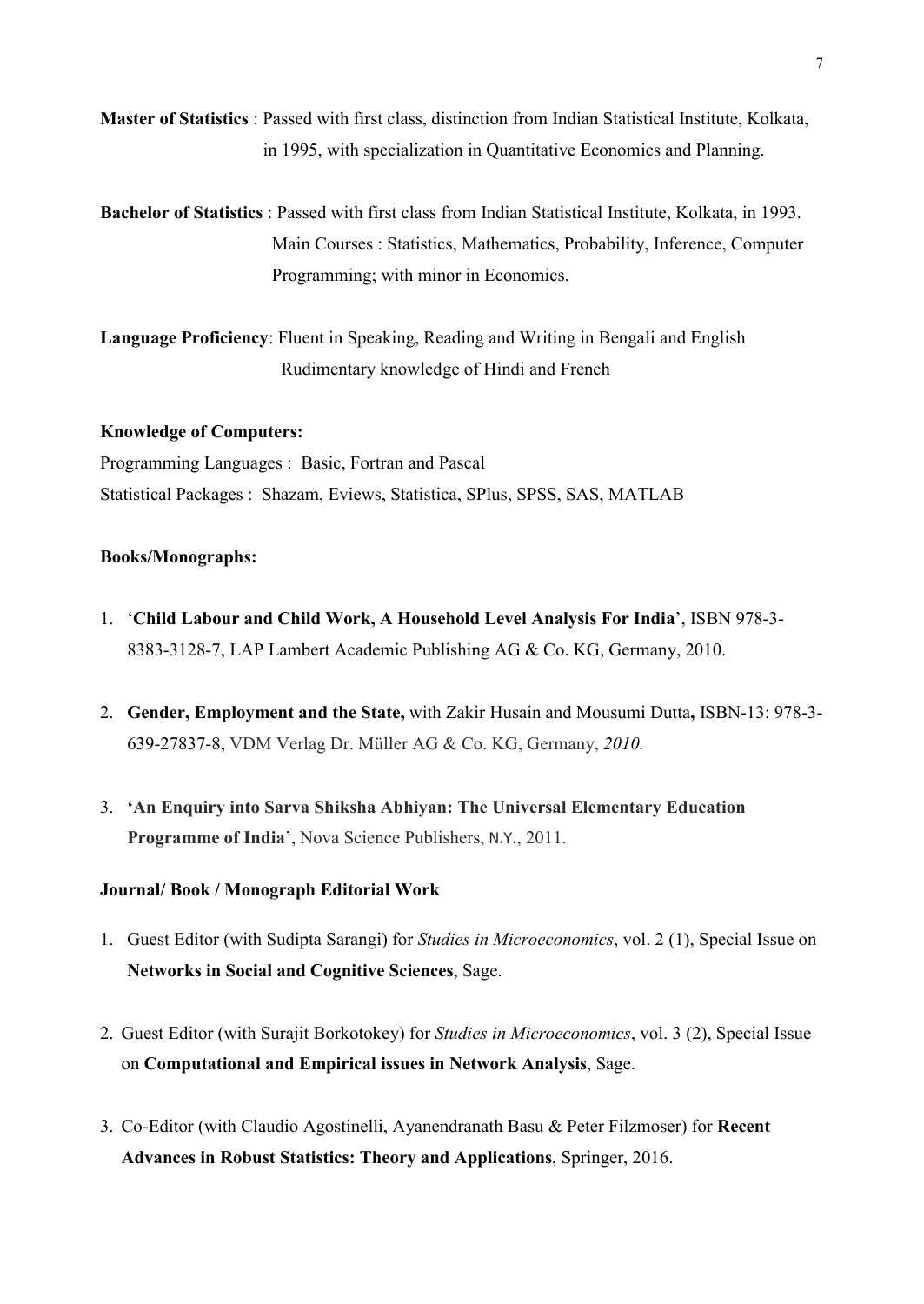4. Reviewer for Mathematical Reviews.

#### Research Papers: Accepted for Publication/Published

- 1. `Deprivation Reducing Income Tax Functions', *Research on Economic Inequality*, 1997, Vol. 7, 153 -163, JAI Press, Connecticut.
- 2. `On A Measure of Mobility', (with S. R. Chakravarty), *Indian Journal of Applied Economics*, 1997, Vol. 6 (No. 3), 111 - 123.
- 3. `On The Family of Subgroup and Factor Decomposable Measures of Poverty' (with S. R. Chakravarty and R. R. Ranade), *Research on Economic Inequality*, 1998, Vol. 8, 175 -194, JAI Press, Connecticut.
- 4. `Lorenz Domination, Utilitarian Deprivation Rule and Minimum Sacrifice Principle' (with S. R. Chakravarty), *The Manchester School,* 1998, 66, 521 - 531.
- 5. `Measures of Deprivation and Their Meaning in Terms of Social Satisfaction' (with S. R. Chakravarty), *Theory and Decision,* 1999, 47, 89 - 100.
- 6. `Ranking Income Distributions by Deprivation Orderings', (with S. R. Chakravarty), *Social Indicators Research,* 1999, 46, 125 - 135.
- 7. `Optimal subsidy for the Poor', (with S. R. Chakravarty), *Economics Letters,* 1998, 61, 313 319.
- *8.* `Incomplete Information as a Deterrent to Corruption', (with S. Marjit and M. Rajeev), *European Journal of Political Economy,* 2000, 16, 763-777*.*
- *9.* `Ordinally Significant Measures of Multidimensional Inequality', *Indian Journal of Applied Economics,* 1999, 8, 193 - 204*.*
- 10. `Measuring Improvement in Well-being', (with S. R. Chakravarty), *Keio Economic Studies,*  1999, 36, 65 – 79.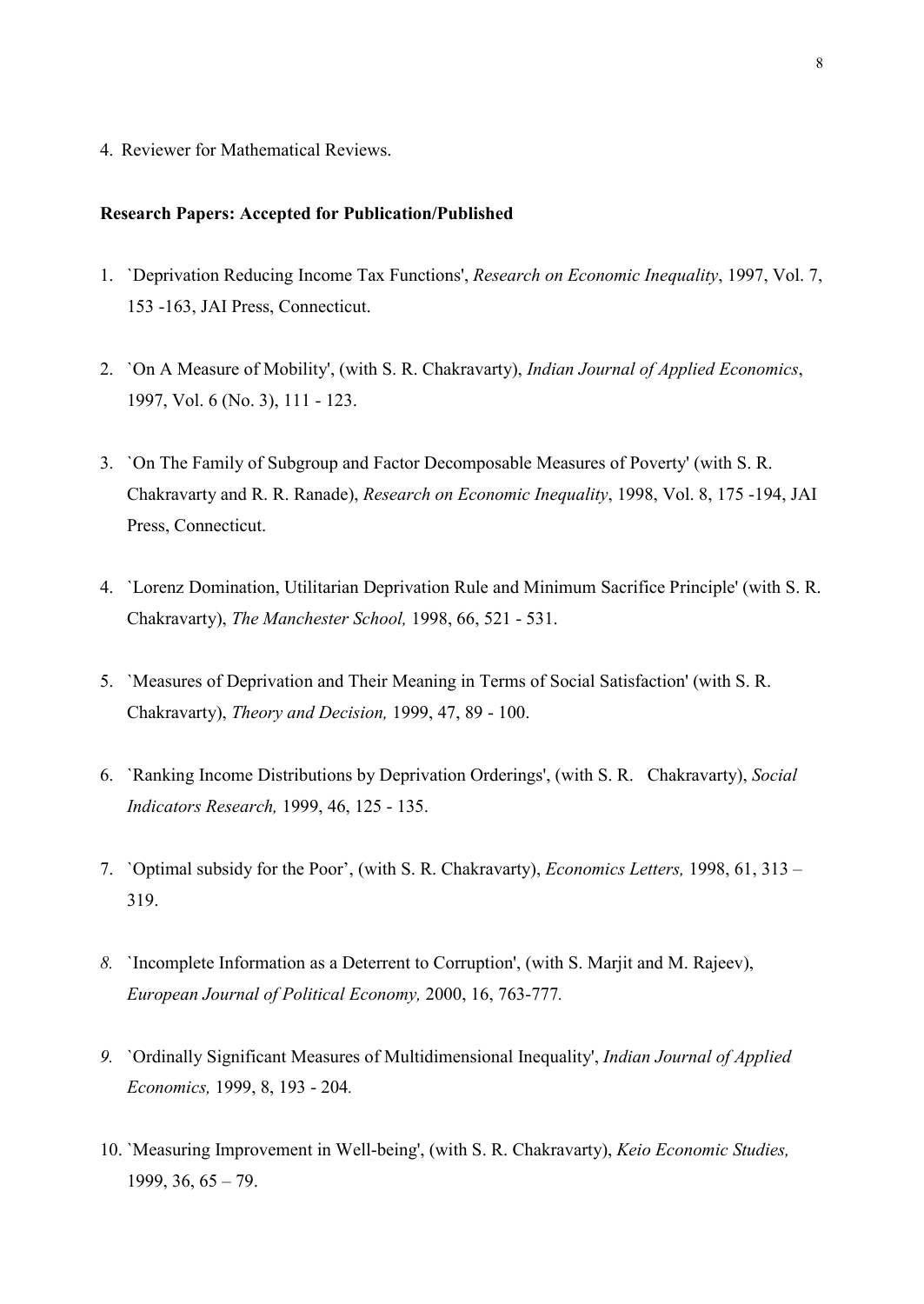- 11. `Measuring Multidimensional Deprivation', *Mathematical Social Sciences*, 2001, 42(3), 233 51.
- 12. 'Capital Asset Pricing Model when Data is Skewed' (with Samik Metia), *Sankhya B,* 2001, 63(1), 108 - 121.
- 13. `On A Symmetric Measure of Occupational Segregation', *Social Indicators Research*, 2002, 57, 1-11.
- 14. `Hierarchical Preference and Consumption Deprivation', (with A. Majumder), *Journal of Economic Research*, 2003, 8, 1 – 16.
- 15. 'A Simple Algorithm for Estimating Continuous Time Stochastic Volatility Model', in B. Bhattacharya and M. Roy (Eds.), Issues if Financial Economics, Allied Publishers, 2005
- 16. 'Uncertain Demand, Choice of Capacity and Repeated Competition in a Duopoly Market' in A. Roychowdhury and B. Chatterjee (Eds.), Trade, Finance and Development, Deep and Deep, New Delhi, India, 2004.
- 17. 'Population Growth and Poverty Measurement', (With Satya R. Chakravarty and Ravi Kanbur), *Social Choice and Welfare*, 2006, 26, 471 - 83.
- 18. `A Note on Generalized Productivity Indices', (with C. Neogi and A. Sengupta), in Ranjan Ghosh & Chiranjib Neogi (eds.), Theory & Application of Productivity and Efficiency: Econometric and DEA approach, Macmillan India Limited, 2005.
- 19. `A Comment on Avoidance of Odd-eighth Quotes on Nasdaq', *Arthaniti*, 2004, 3, 107 11.
- 20. 'Multivariate Capital Asset Pricing Model' (With Amit Mishra), *ICFAI Journal of Applied Finance*, 2005, 11 (6), 40 - 50.
- 21. 'Measures of Effective Literacy: A Theoretical Note', (With Manas Ranjan Gupta), *Hitotsubashi Journal of Economics*, 47 (1), 2006.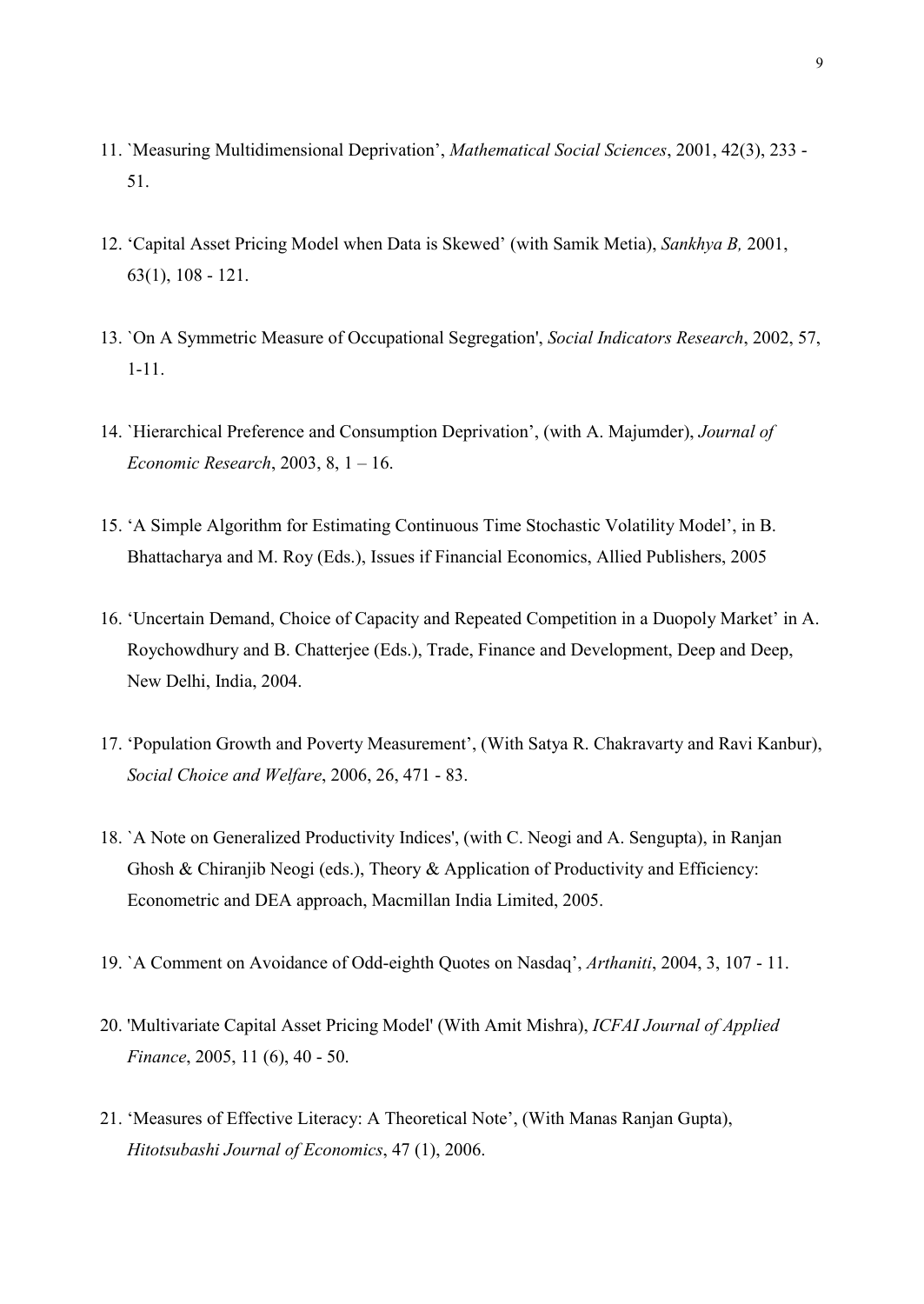- 22. `Dowry Revisited: A Human Capital Approach' (with Shamim S. Mondal), in P. Bharati and M. Pal (Eds.), Gender Disparity, Manifestations, Causes and Implications, Anmol Publications, New Delhi, 2006.
- 23. 'An Analysis of Corporate Performance and Governance in India: Study of Some Selected Industries', (With Tejamoy Ghosh), in J. Panchali (eds.) Indian Capital Markets: Perspectives and Evidences, Seventh Annual Capital Markets Conference, Indian Institute of Capital Markets, 2003.
- 24. `Multivariate Nonparametric Capital Asset Pricing Model' (With Amit Kumar), *ICFAI Journal of Financial Risk Management,* 2006, 3(2), 56 - 66.
- 25. 'Role of Women in Schooling and Child Labour Decision: The case of Urban Boys in India' (with Saswati Das), Social Indicators Research, 2007, 82(3), 463 – 86.
- 26. 'Poverty, Relative to the Ability to Eradicate It: An Index of Poverty Reduction Failure' (with Ravi Kanbur, *Economic Letters*, 2007, 97, 52 – 57.
- 27. 'Risk Neutral Pricing: Importance and Relevance' (with Gopal K. Basak), in E. Melnick and B. Everitt (Eds.), Encyclopedia of Quantitative Risk assessment and Analysis, John Wiley and Sons Ltd., Chichester, UK, 2008, 1569 – 74.
- 28. A Revisionist Analysis of the Failure of the Widow Remarriage Act of 1856, (with Indraneel Dasgupta), *Contemporary Issues and Ideas in Social Sciences*, Jawaharlal Nehru University, 3  $(1), 2007.$
- 29. Premature Mortality and Poverty Measurement, (With Ravi Kanbur), *Bulletin of Economic Research*, 2007, 59(4), 339 - 59.
- 30. `Poverty Measures Incorporating Variable Returns to Population Growth', *Social Choice and Welfare*, 2008, 31, 97 - 107.
- 31. `Investor Confidence in an Underdeveloped Stock Market', *ICFAI Journal of Financial Risk Management,* 2007, 4 (4), 7 – 12.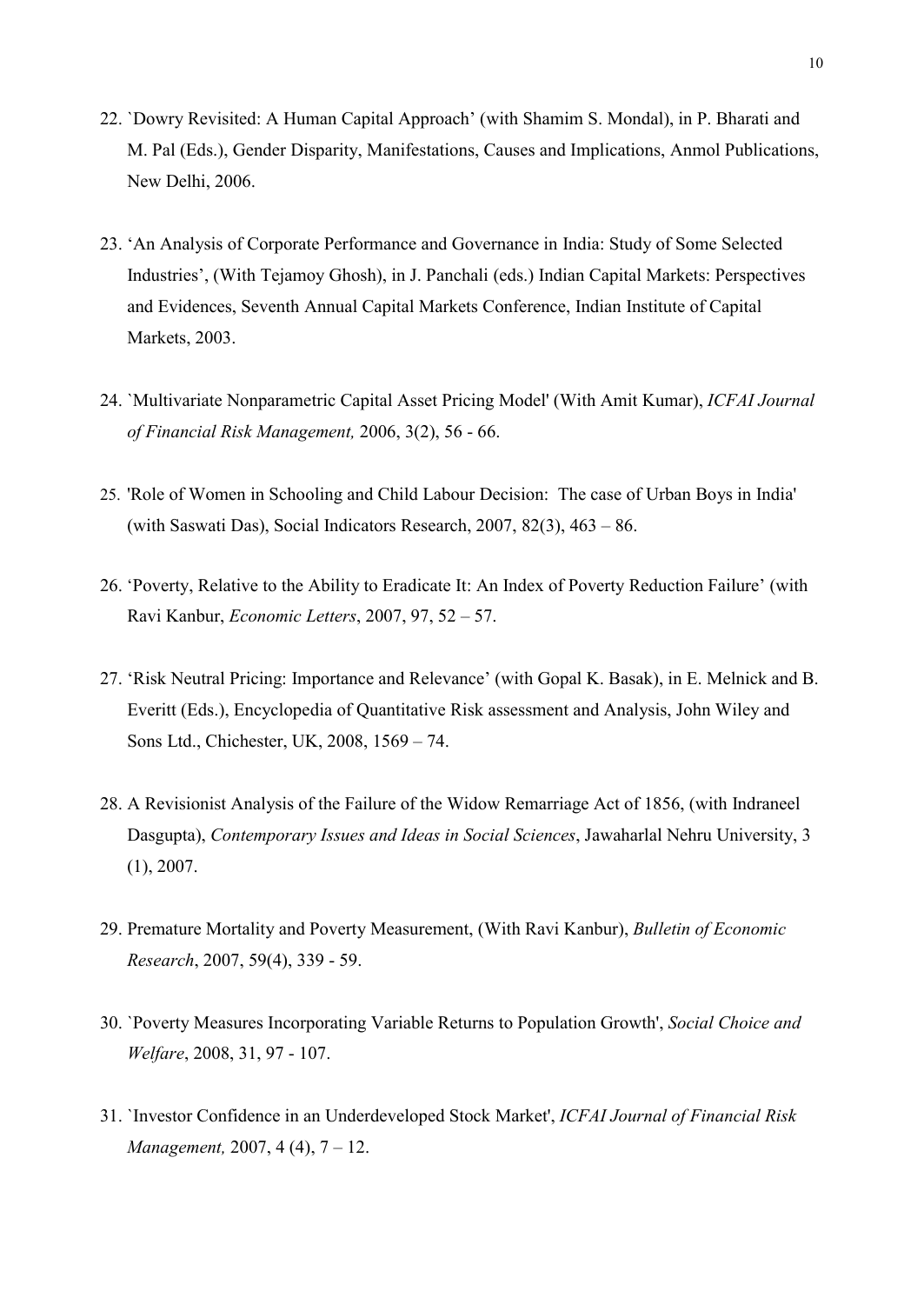- 32. 'Role of Parental Education in Schooling and Child Labour Decision: Urban India in the Last Decade' (with Saswati Das), *Social Indicators Research*, 2008, 89, 305 – 22.
- 33. 'A New Measure of Gender Bias and its Concomitants' (with Aveek Dutta and Debanjali Banerjee), Arpita Dhar (Ed.), *Some Contemporary Issues on Development and Growth Economics*, Allied Publishers, 2011.
- 34. "Option Pricing under Alternative Distributional Assumptions on Asset Returns" (with Sudip Ratan Chandra), in O.P. Gupta (Ed.), *Indian Derivatives Market: An Empirical Study,* ICFAI University Press, 2009.
- 35. 'Corporate governance in India: Issues and strategies' (with Rajlakshmi Mallik), in [Félix J.](mailto:flopez@eco.uva.es)  [López Iturriaga](mailto:flopez@eco.uva.es) (eds.), 'Codes of Good Governance Around the World', Chapter 18, Nova Science Publishers USA, pp. 437-483, 2009.
- 36. 'Can the Big Traders Control an Underdeveloped Stock Market?' (with Gopal K. Basak and Mrinal K. Ghosh), in B. Bhattacharya and M. Roy (eds.), A Collection of Essays in Finance, Allied Publishers, 2010, 77 - 97.
- 37. 'Measuring Harm due to Child Work and Child Labour: Patterns and Determinants for India' (with Saswati Das), in Bhaskar Dutta, Tridip Ray and E. Somanathan (Eds.), New and Enduring Themes in Development Economics, Statistical Science and Interdisciplinary Research-Vol. 5, World Scientific Press, 2009.
- 38. `A New Measure of Gender Bias', in M. Pal, P. Bharati, B. Ghosh and T.S. Vasulu (Eds.), Gender and Discrimination: Health, Nutritional Status and Role of Women in India, Oxford University Press, India, 2009, 278 – 293.
- 39. 'Parental Education Influencing Schooling and Child Labour Decision: Urban India in the New Millennium' (with Saswati Das), *Arthaniti*, 2009.
- 40. 'Price Exploration and Financial Market Efficiency' (with Jyotiska Bhattacharjee and Suraj Dey), *ICFAI Journal of Financial Risk Management,* 2009.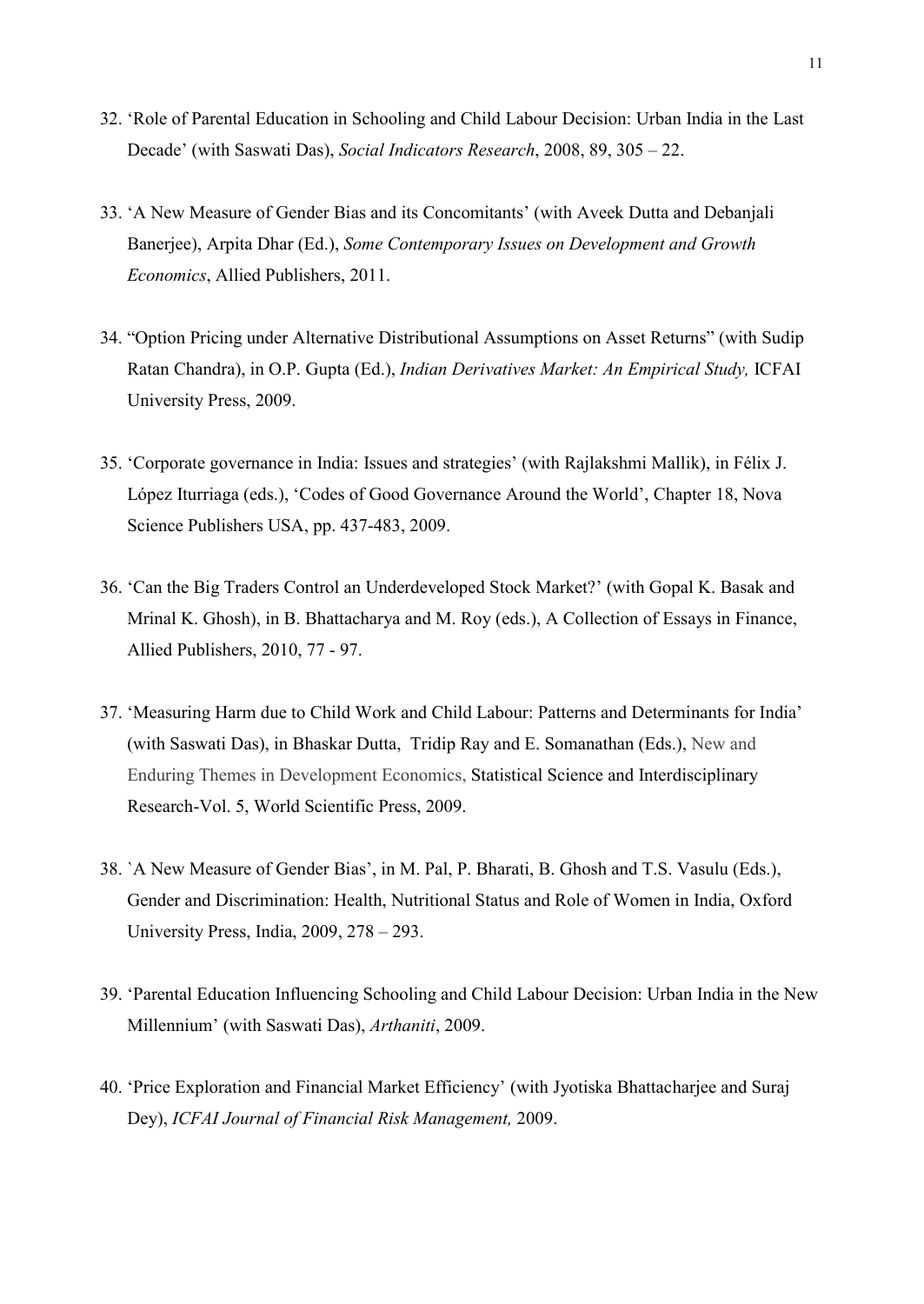- 41. 'Equlibrium and Stability of a Stock Market Game with Big Traders' (with Gopal K. Basak and Mrinal Ghosh), *Differential Equations and Dynamical Systems,* 17 (3), 283-299,2009.
- 42. 'Attitude to Schooling, Wage Premium and Child Labour ' (With Uday Bhanu Sinha), *Indian Growth and Development Review*, 2 (2), 2009.
- 43. ''Arranged' Marriage, Co-Residence and Female Schooling: A Model with Evidence from India', (With Indraneel Dasgupta and Pushkar Maitra), in H. Mukhopadhyay, K. Ghosh Dastidar and U.B. Sinha (eds.), "Dimensions of Economic Theory and Policy: Essays for Anjan Mukherji", Chapter 20, Oxford University Press, 2011.
- 44. "Is the Capital Market Efficient?" (with Sankha Ghosh), in Prankrishna Pal (Ed.), "Contemporary Issues in Development Economics: Methods and Applications", Regal Publications, India, 2009. Also reprinted in Conference Proceedings: Vunyale Narendar and D.K. Malhotra (Eds.), "Advances in Business and Finance Studies 2006, Vol. 1 – Capital Markets", ICFAI University Press.
- 45. "An Enquiry into Sarva Shiksha Abhiyan, The Universal Elementary Education Programme of India", in Frank Columbus (Ed.), "Urban Schools: Problems, Solutions and Progress", Nova Science Publishers, Chapter 1, pp.  $1 - 36$ , NY, 2013.
- 46. 'Pareto Honouring Poverty Reduction', *Bulletin of Economic Research,* 64(2), 179 83, 2012.
- 47. 'Measuring Deprivation due to Child work and Child labour: A Study for Indian Children', (with Saswati Das), *Child Indicators Research*, 4(3), 453 – 66, 2011.
- 48. 'Influence of Big Traders on the Stock Market: Theory and Simulation' (with Gopal K. Basak and Mrinal K. Ghosh), *Dynamic Games and Applications*: 1(2), pp. 220 – 52, 2011.
- 49. 'Self Help Groups and Empowerment of Women: Self-Selection, or Actual Benefits?' (with Zakir Husain), *Journal of International Development*, 26, 422 – 37, 2014.
- 50. 'Education and Electoral Outcomes' (with Rajlakshmi Mallik), *Theoretical Economics Letter, 2012.*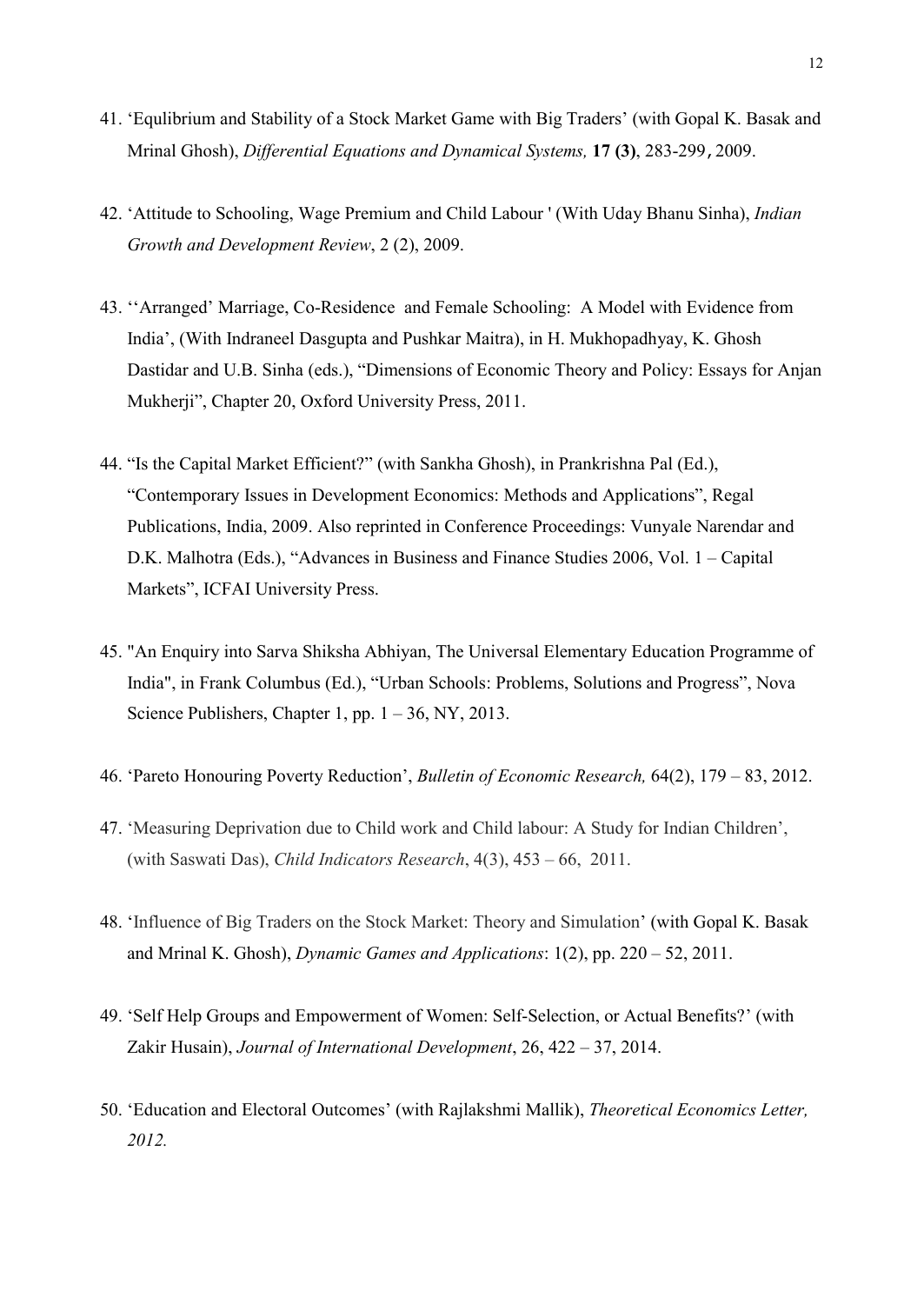- 51. 'Are women self help group members economically more empowered in Left-run municipalities?' (with Zakir Husain and Mausumi Dutta), *Development in Practice*, 23(1), 107  $-22, 2013.$
- 52. 'Understanding NREGA: A Simple Theory and Some Facts', (with Uday Bhanu Sinha), in N. S. Siddharthan and K. Narayanan (Eds.), Human Capital and Development: The Indian Experience, Springer, 2013.
- 53. "Community vs. Individual Targeting in CSR Projects: A Case Study in West Bengal" (with coauthors), Productivity, 54(3), pp. 275 – 83, 2013.
- 54. 'Identity, Envy and Resource Loss', *International Game Theory Review*, 17(1), pp. 1540010-1  $-1540010-13, 2015.$
- 55. "An Improved Estimator of Omission Rate for Census Count: With Particular Reference to India" (with Kiranmoy Chatterjee), *Communications in Statistics – Theory and Methods*, 45 (4), pp. 1047-1062, 2016.
- 56. "Corruption in Delegated Public Procurement Auction" (with Krishnendu Ghosh Dastidar), *European Journal of Political Economy*, 35, pp. 122 – 7, 2014.
- 57. "PIDE and Solution Related to Pricing of Levy Driven Arithmetic Type Floating Asian Options" (with Sudip R Chandra and Indranil Sengupta), *Stochastic Analysis and Applications*, 33 (4), pp.  $630 - 52$ , 2015.
- 58. "Direct income transfers and public good provisioning: choosing between two anti-poverty schemes" (with S. Subramanian), *Economics Bulletin*, July 2015.
- 59. "Impact of Social Network on Financial Decisions" (with Koushiki Sarkar and Abhishek Ray), *Studies in Microeconomics*, vol. 3, 2: pp. 101-119, 2015.
- 60. "Interlinkage Between Psychological and Network Characteristic" (with Koushiki Sarkar and Abhishek Ray), *Studies in Microeconomics*, vol. 3, 2: pp. 77-88, 2015.
- 61. "A Mean-Reverting Stochastic Model for the Political Business Cycle" (with Gopal K. Basak and Mrinal Ghosh), *Stochastic Analysis and Applications*, 34 (1), pp. 96-116 2016.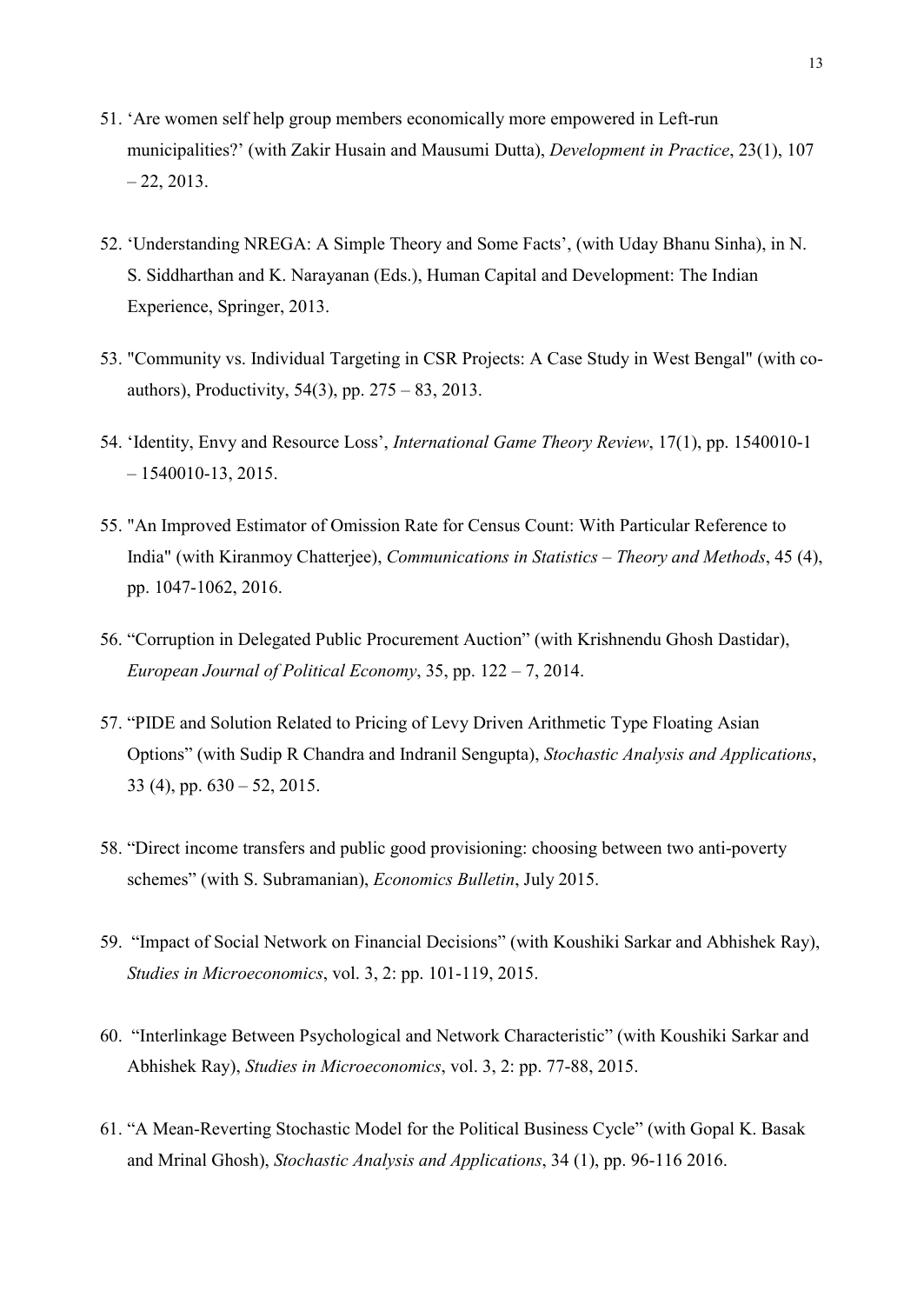- 62. "Barrier Option Under Levy Model : A PIDE and Mellin transform Approach" (with Sudip Ratan Chandra), *Mathematics*, 4(1), 2; doi:10.3390/math4010002, 2016.
- 63. "An improved integrated likelihood population size estimation in Dual-record System" (with Kiranmoy Chatterjee), forthcoming in *Statistics and Probability Letters*, 2016.
- 64. "On the Estimation of Homogeneous Population Size from a Complex Dual-record System" (with Kiranmoy Chatterjee), forthcoming in *Journal of Statistical Computation and Simulation*, 2016.
- 65. "Exploratory Study of Select Commodity and Equity Indices Around the Meltdown of 2008" (with Arnab Mallick), in M. Roy and S. Sinha Roy (eds.), International Trade and International Finance, Springer India 2016, pp 387 – 404.
- 66. "Bi-cooperative Network Games : A Link Based Allocation Rule" (with Surajit Borkotokey and Loyimee Gogoi), *International Journal of Economic Theory*, 14, pp. 103 – 28, 2018.
- 67. "Assessing Consistency of Consumer Confidence Data using Latent Class Analysis with Time Factor" (with Sunil Kumar and Zakir Husain), *Economic Analysis and Policy, 55, pp. 35 – 46, 2017.*
- 68. "A Spatial Game Theoretic Analysis of Conflict and Identity" (with Anirban Ghatak and K S Mallikarjun Rao), *Computational Economics, 2017, DOI 10.1007/s10614-017-9684-6.*
- 69. "On Intermediate Headcount Indices of Poverty" (with S. Subramanian) *Bulletin of Economic Research*, 2017, DOI: 10.1111/boer.12135.
- 70. "Economic Impact of Commodity Transaction Tax on Futures Contracts" *Prajnan*, 46(2), pp. 131 – 153, 2017.
- 71. "A Stochastic Model with Inflation, Growth and Technology for the Political Business Cycle" (with Gopal K. Basak and Mrinal Ghosh), *Computational Economics, 2017, <http://link.springer.com/article/10.1007/s10614-017-9729-x>.*
- 72. "Effects of Volume of Trade and Time to Maturity on Volatility The Oilseed Derivatives Market in India" (with Suranjana Joarder), *Prajnan*, 46 (4), pp. 335 – 51, 2018.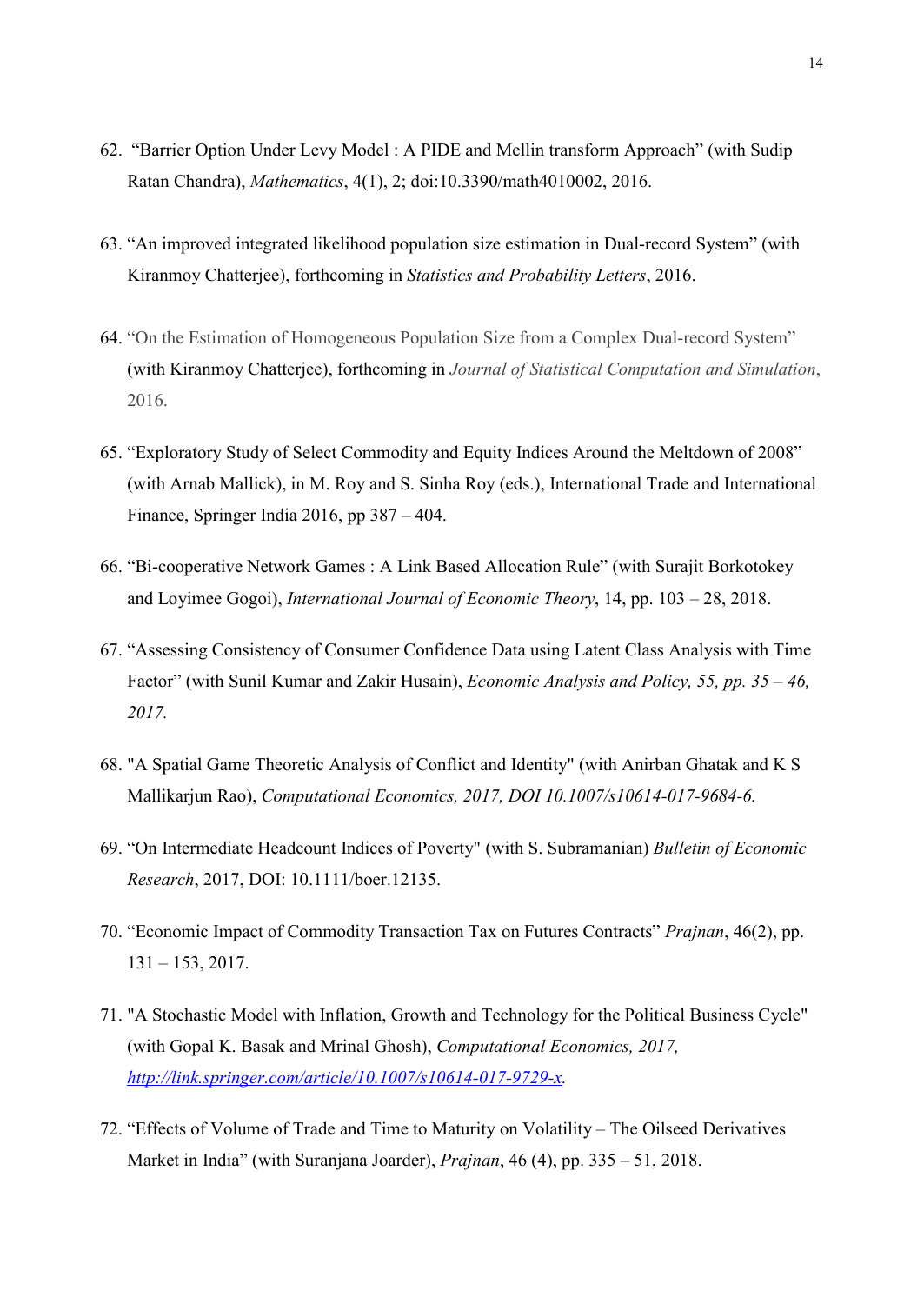- 73. "Measuring the Performance of Batting Partners in Limited Overs Cricket" (with Dibyojyoti Bhattacharjee, Hermanus H. Lemmer and Hemanta Saikia, *forthcoming in South African Journal for research in sport, physical education and recreation*, 2017.
- 74. "A New Integrated Likelihood for Estimating Population Size in Dependent Dual-record System" (with Kiranmoy Chatterjee), *forthcoming in The Canadian Journal of Statistics,* 2018.
- 75. "Rise in Sales of Multi Axle Trucks in India : Governmental Initiatives, Industrial Development, and Operator Preferences" (with Abhijit Sarkar and Ajeya Jha), Indian Journal of Marketing, July 2018, pp.  $7 - 22$ .

#### Research Papers: Submitted for Publication/Unpublished

- 1. `A Comment on Credit Rating Equilibria' (With K. Sengupta), presented (in absentia) at the 5th UTIICM Conference, Mumbai, December 2001.
- 2. `Capacity Choice under Demand Uncertainty' (With Arijit Mukherjee), presented at the 11th DSA conference at the Department of Economics, Jadavpur University, Kolkata, December 2001.
- 3. 'Human Capital, Marriage and Regression', ISER working paper 2002 15, accepted for presentation in the sixth Social Choice and Welfare meeting, Caltech, USA, July, 2002
- 4. `Vulnerability and Optimal Subsidy', paper presented in a Conference at the Department of Economics, Calcutta University, 2006.
- 5. 'Welfare Implications of Child Work and Child Labour in India: Patterns and Determinants' (with Saswati Das), paper presented at the International Conference on Comparative Development, Indian Statistical Institute, New Delhi, 2007.
- 6. 'Credible Information Transmission and Collective Action' (with Anindya Bhattacharya), accepted for presentation at the ninth Social Choice and Welfare meeting, Concordia University*,* Montreal, Canada, June 2008 and 3rd International Symposium on Economics, Athens, Greece, August 2008.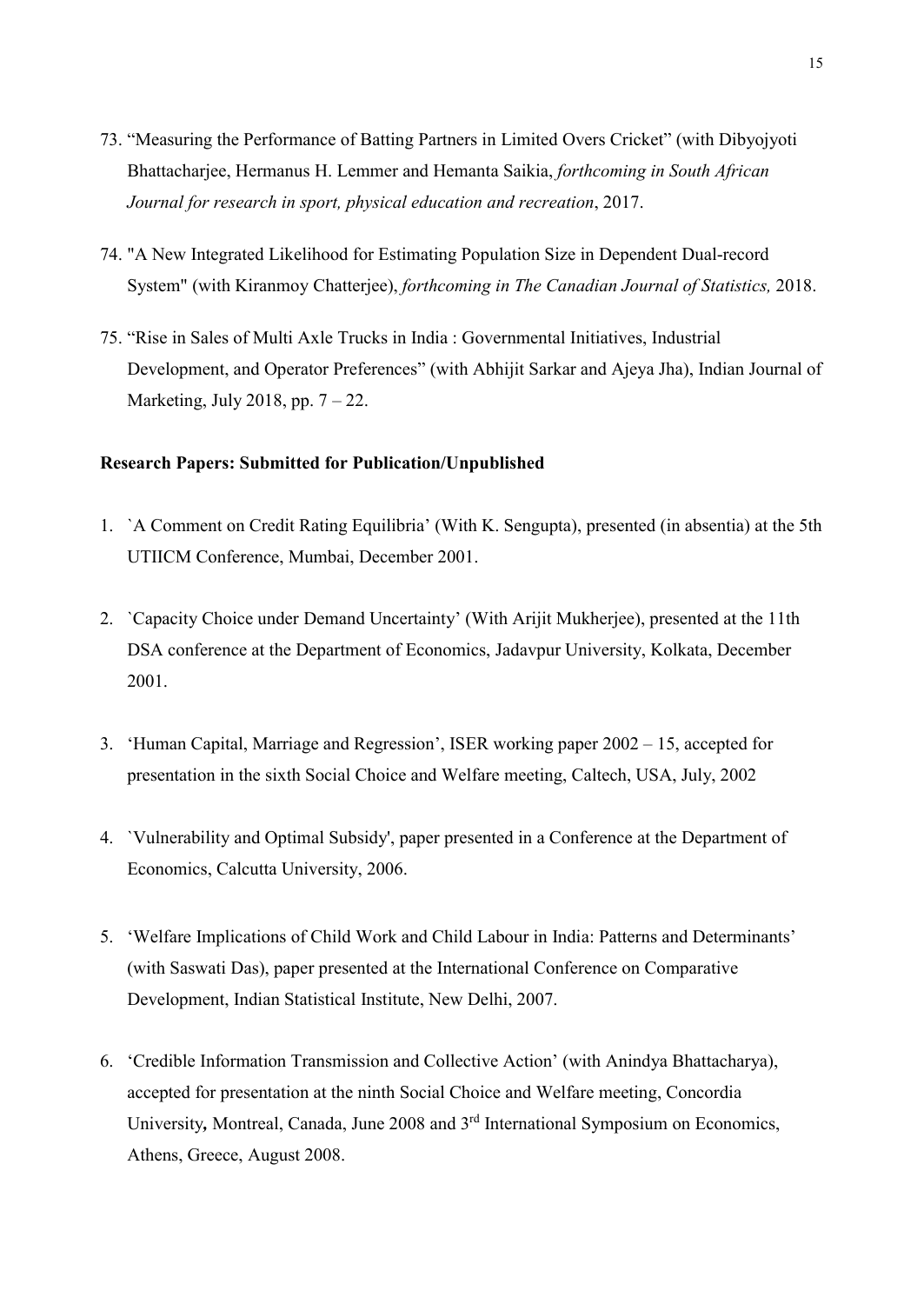- 7. 'Assessment to Placement: Uncertainty and effort Choice' (with Rajlakshmi Mallik), presented at IIT Bombay and IGIDR, January 2012. *Earlier version* 'Teaching Assessment Trade-off and Performance Related Pay in Education', presented at the 4th Annual Conference on Economic Growth and Development, Indian Statistical Institute Delhi, 17 - 18 December 2008.
- 8. 'Wooing the Voters: Stochastic Dynamic Models for Political Regime Change and Economic Performance in a Democracy' (with Gopal K. Basak), Technical report no. BIRU/2011/1, Bayesian and Interdisciplinary Research Unit, Indian Statistical Institute, June 2011
- 9. 'Index of Ill Health' (with Ravi Kanbur), presented at the Workshop on Health Risk and Poverty, University of Hyderabad, March 2011.
- 10. "Estimating the size of homogeneous population via Bayesian method under a complex dualrecord system," (with Kiranmoy Chatterjee), mimeo, Indian Statistical Institute, January 2014.
- 11. "Politics of Violence: Identity, Isolation and Strategy in Insurgency Areas of India", (with Abhinandan Sinha, paper accepted for presentation at the SCW Conference, Boston College, USA, June 2014.
- 12. "A Model for Social Networks" (with Sourabh Bhattacharya, Sutanoy Dasgupta and Soumendu Sundar Mukherjee), mimeo, ISI, December 2014.
- 13. "The Interplay of Identity and Social Network: A Methodological and Empirical study" (with Anirban Ghatak and Abhishek Ray), paper presented at the Workshop on Networks and Games, December 2015, IIT Ropar.

#### Projects

- (a) 'An Analysis of Corporate Performance and Governance in India: Study of Some Selected Industries' (With Tejamoy Ghosh), 2001 –2002, funded by PPRU, Indian Statistical Institute
- (b) 'Economic Problems of Illiteracy' (With Manash Ranjan Gupta and Prabhat Kumar Kuri), 2001 – 2003, funded by Indian Statistical Institute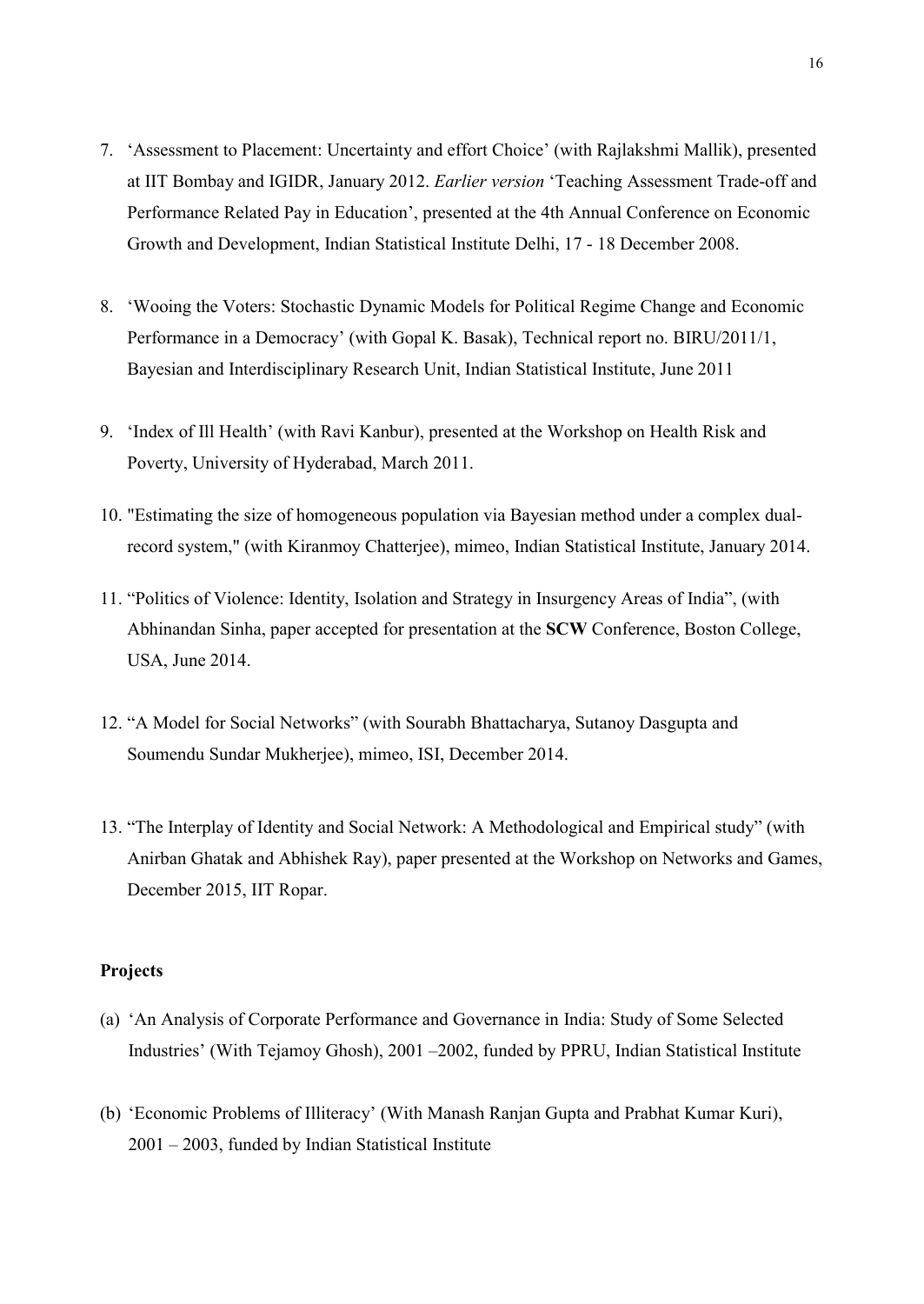- (c) Impact of JPMA, 1987 (With various ISI faculty members), 2006, funded by CPMA.
- (d) Survey on Marital Pattern in Kolkata, 1960-2000 (with Debarati Bhattacharya, IBS), 2007 08.
- (e) Survival Strategies in Urban Areas, An Examination of Social Networks among Low Income Households in Calcutta (with Ravi Kanbur, Cornell University and Zakir Husain, Rabindra Bharati University) 2007 – 08, funded by Cornell University.
- (f) To judge the quality of the government primary schools under the Sarba Shiksha Aviyan (SSA) in Kolkata under B-School Volunteering Options @ CRY-Kolkata, 2007 – 08, funded by ICFAI Business School.
- (g) Measuring the Quality of Life and Human Vulnerability in the Sunderbans,  $2011 13$ , funded by Centre de Sciences Humaines (CSH), New Delhi, India.
- (h) Strategic Network Formation and Evolution, 2012 14, funded by Indian Statistical Institute, India.
- (i) Comprehensive Handloom Development Programme in Dakshin Dinajpur District, funded by Directorate of Textiles, Government of West Bengal, 2012 – 14.
- (j) Gram Jhalak assignment for Deoghar District for creating GP wise poverty index, funded by Deputy Development Commissioner Deoghar District, Jharkhand, 2013 – 14.
- (k) Setting up of Workstation at the Indian Statistical Institute, Kolkata, for Research on Micro-Data from Census, funded by the Office of Registrar General & Census Commissioner, 2013 – 14.
- (l) ISI-RBI research collaboration, funded by the Reserve Bank of India, 2014 16.
- (m) Project on fare structure and passenger profile, funded by Metro Railway, 2015 2016.
- (n) Algorithmic High-frequency Trading using Machine Learning Techniques, PPEC project, ISI,  $2016 - 18$ .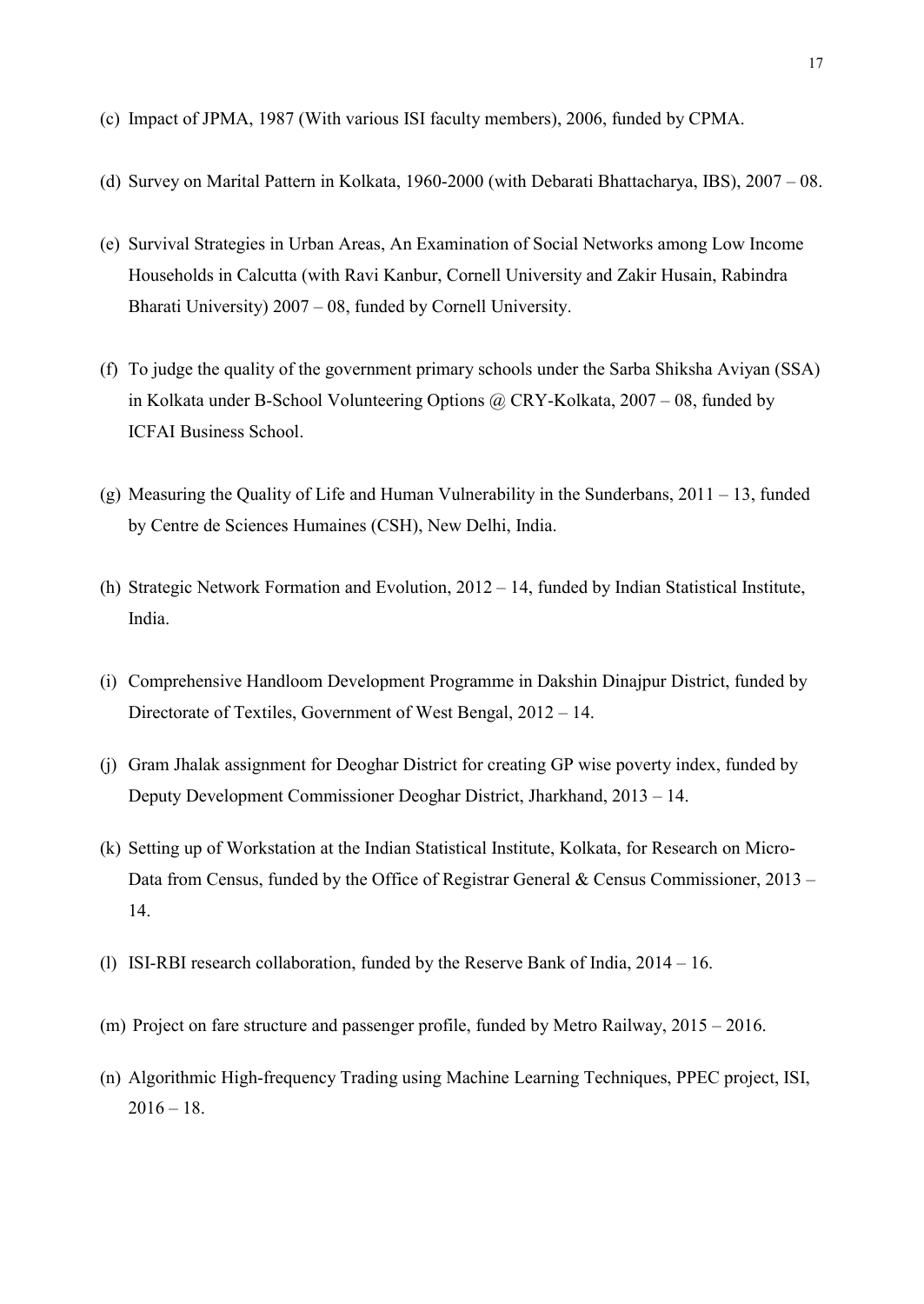(o) UNDP consultancy assignment for development of Disaster Score Card for India: development of Disaster Risk Index for the districts/ States/UTs and Disaster Resilience Index, 2017.

### Awards, Honors

National Talent Search Awardee, 1988, National Council of Educational Research and Training.

Best paper award in the International Conference on Business and Finance, ICFAI University and Philadelphia University, Hyderabad, 2004.

Included in '2000 Outstanding Intellectuals of the 21<sup>st</sup> Century', International biographical Centre, Cambridge, England, 2011.

## Professional Affiliations

Life Member, The Indian Econometric Society

Life Member, Indian Statistical Institute

#### Invited Lectures

- 1. On Game Theory and Econometrics, HP Analytics, Bangalore, July 2007.
- 2. Panel discussion on 'Academia Corporate Interfacing: Study of Economics and Employment Prospects', in Confluence 2008, India Unbound: Changing Contours. Economics Department, St. Xavier's College, Kolkata, 19<sup>th -</sup> 20<sup>th</sup> September, 2008.
- 3. Concept of Hedging & Future Contracts, in "Procurement Strategy for Steel Plant in today's Volatile Market", Indian Institute of Material Management and mjunction services limited, 6 December, 2008, SAIL Synergy Hall, Durgapur. Repeated in 2010 and 2011 at IIMM Kolkata.
- 4. Panel discussion on "President Barack Obama: A New Era for U. S.-India Relations?", American Center, Kolkata, in collaboration with the Foreign Policy Study Circle (FPSC), January 21, 2009.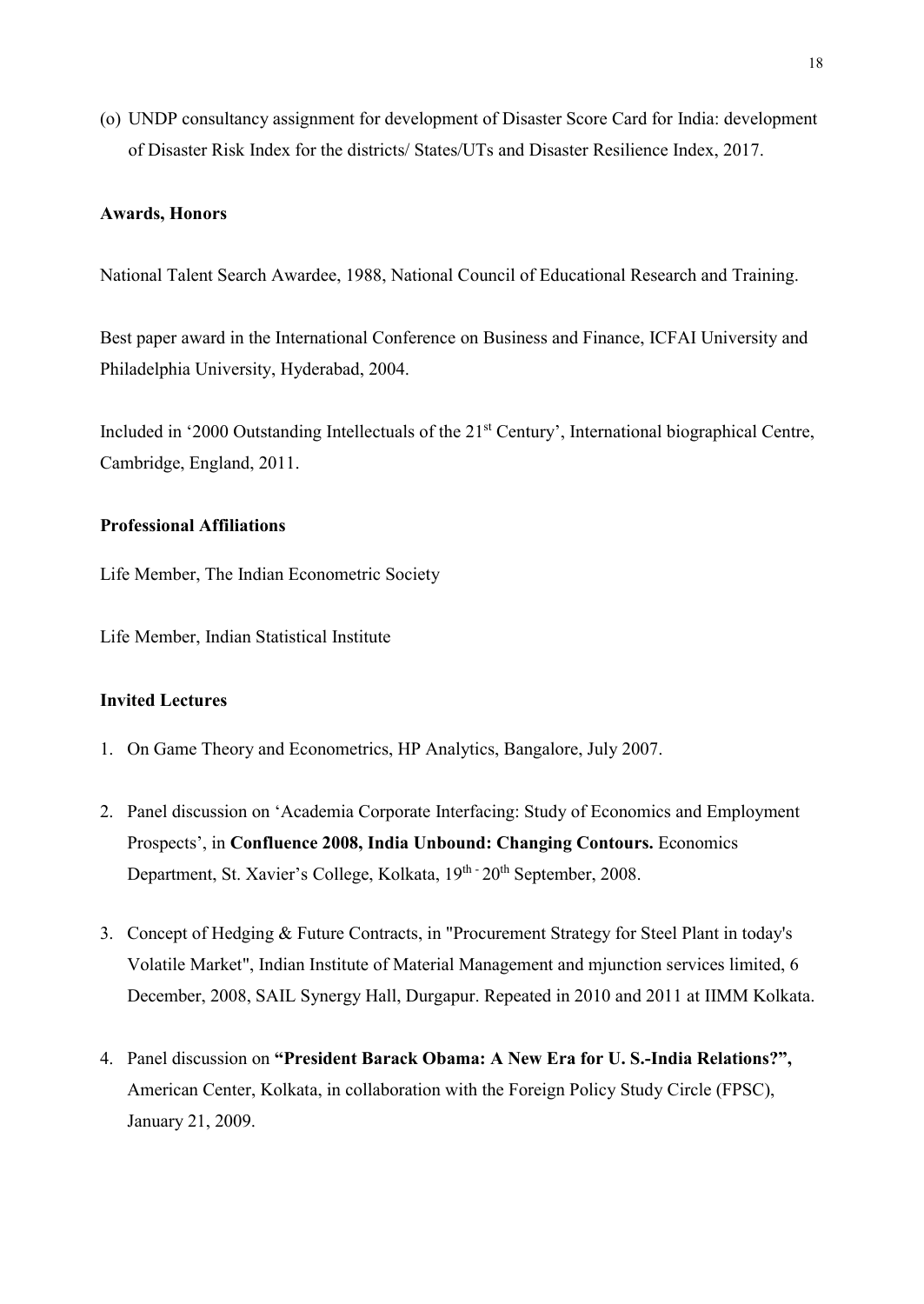- 5. Lecture on "Theory of Structural Equation Model" as part of a workshop on Structural Equation Modeling with Amos, Institute of Development Studies Kolkata and SPSS India, July 21, 2009.
- 6. Lecture on "Financial Modeling" as part of a Workshop on Financial Modelling and Business Forecasting in Practical Business Applications, CII-Suresh Neotia Centre of Excellence for Leadership, Kolkata, March 2, 2011.
- 7. Lecture on "Cluster and Factor Analysis" as part of a Workshop on Applied Econometrics, Economics Department, Presidency University, 8 – 14 September 2011.
- 8. Lecture on 'Descriptive Statistics' as part of Workshop on Biostatistics, Hughly Mahasin College, 27 March 2012.
- 9. Lectures on "Time series" and "Factor Analysis" as part of a Workshop on Applied Econometrics, Economics Department, Presidency University,  $3 - 7$  September and  $11 - 12$ October 2012.
- 10. Lecture on "Time series and Applications" as part of a Workshop on Statistical Computing, Department of Statistics, North Eastern Hill University, Shillong, Meghalaya, 30 November – 2 December 2012.
- 12. Lectures on "Linear Regression" and "Contingency Tables" as part of a Workshop on Statistical Aspects of AMA Modelling for RBI, Applied Statistics Unit, Indian Statistical Institute,  $10 - 14$  December 2012.
- 13. Lecture on " Quantitative and qualitative research in Social Science" as part of ICSSR Workshop on Research Methodology in Social Science, Department of Library and Information Science, Mizoram University, 11<sup>th</sup> March 2013.
- 14. Lectures on "Factor Analysis", "ANOVA" and "Logistic Regression" as part of the Workshop on Research Methodology, Assam Agricultural University, Biswanath Chariali, Assam, 13 – 15 March 2013.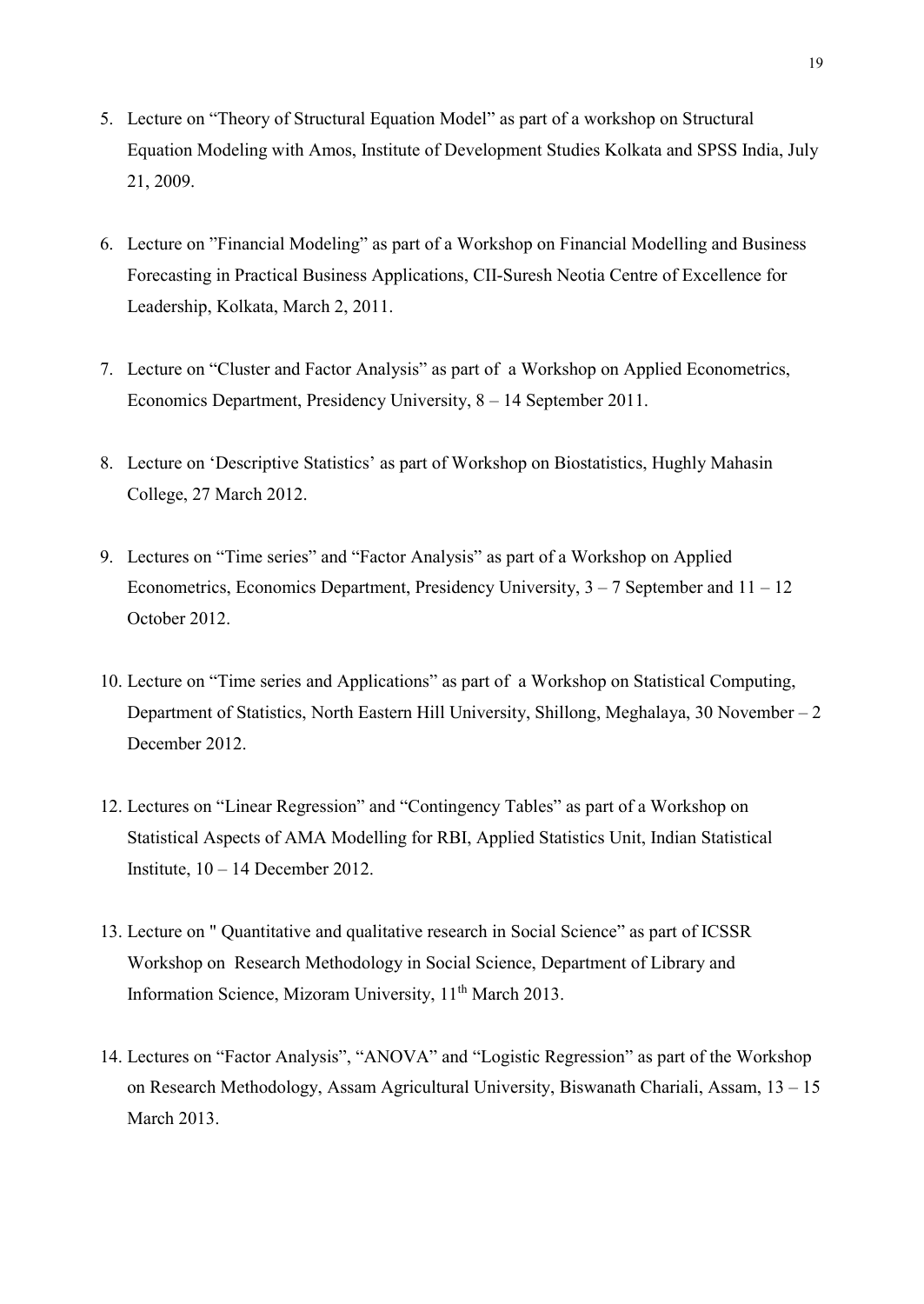- 15. Lecture on "Time series and Applications" as part of a Workshop on emerging areas in Applied Statistics, BIRU, ISI, March 19 – 21 2013.
- 16. Lecture on "Poverty Line" as part of the Refresher Course for ISS Officers on Poverty Analysis and Mapping, SOSU, ISI, 18 – 22 March 2013.
- 17. Lecture on "Scaling Techniques" as part of the Course on Research Methods for Government Officials, SOSU, ISI, August 5 – 10 2013.
- 18. Lectures on "Descriptive Statistics" and "Conjoint Analysis" as part of the North East Training Programme on Statistical Data Analysis, Dibrugarh University. Dibrugarh, Assam, 26th to 30th of November, 2013.
- 19. Lectures on "Factor Analysis" and "Conjoint Analysis" as part of the Workshop on Data Analysis for Business Research, Assam University, Silchar, Assam, 12th to 14th of December, 2013.
- 20. Lecture on "Estimation of Omission Rate in Census Count" as part of the Census Data Dissemination Workshop, Office of the Registrar General of India, Kolkata,  $23<sup>rd</sup> - 24<sup>th</sup>$ December, 2013.
- 21. "On Development Indices" as part of Refresher course in Economics, UGC Academic Staff College, University of Calcutta, 16<sup>th</sup> January 2014.
- 22. Lectures on "Principal Component Analysis" and "Factor Analysis" as part of the Refresher Course for ISS Officers on Econometrics,  $7<sup>th</sup>$  February, 2014.
- 23. "Strategic Network Formation and Evolution: A Statistical Review and Preview" as part of DSA sponsored two day program, Department of Statistics, Calcutta University, 27 – 28 March, 2014.
- 24. Lectures on "Eigen-vector Method and PCA & Factor Analysis" as part of the training programme on 'Refresher Course on Statistical Analysis of Geoscientific Data using Statistical Software', The Regional Training Institute, Eastern Region, GSI, 10<sup>th</sup> April 2014.
- 25. Lectures "Test of Hypotheses and Correlation" for Sikkim Government Officials, Gangtok, Sikkim, 2 – 11 June 2014.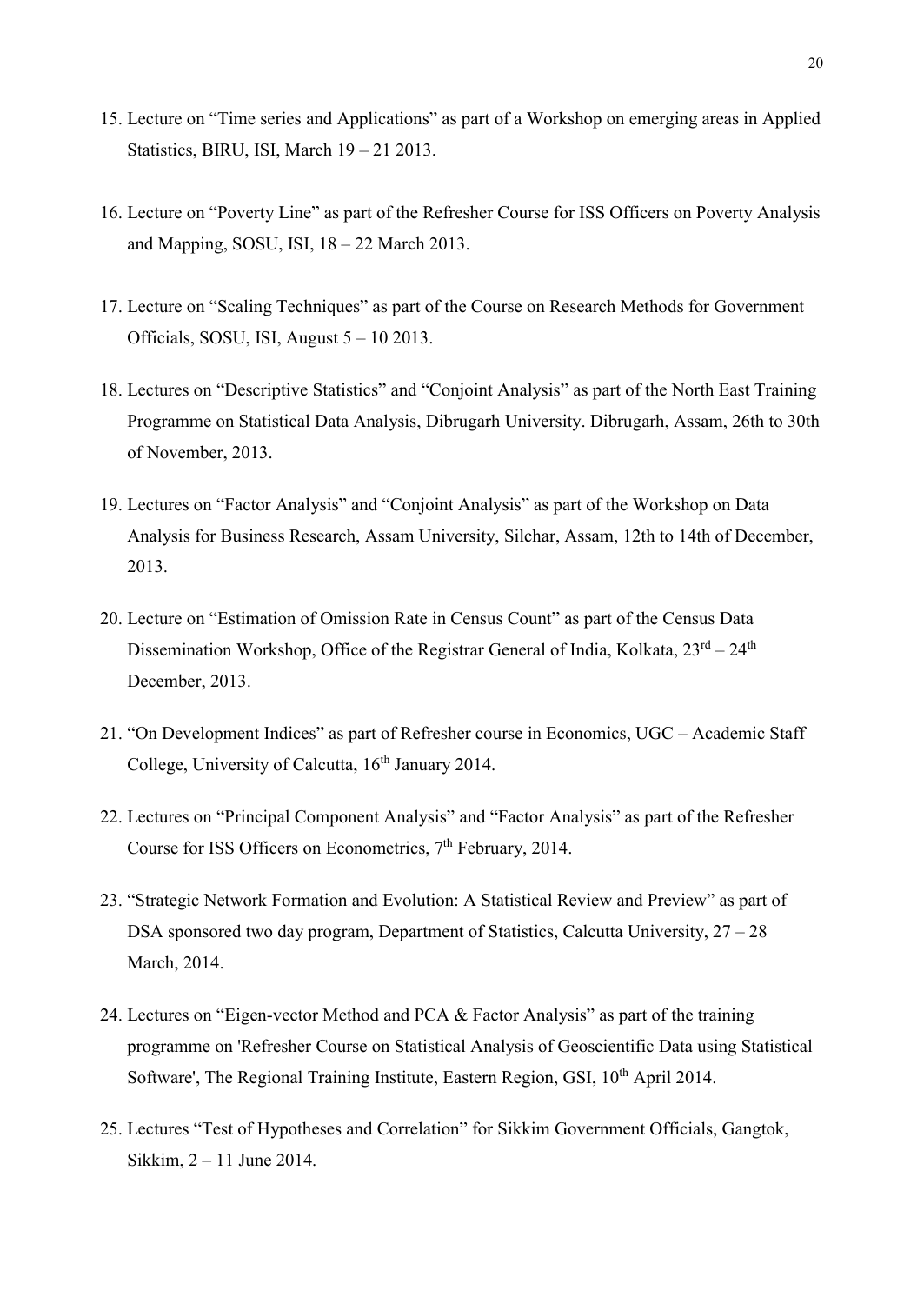- 26. Lectures on for Tripura Government Officials, SOSU, 23 July 2014.
- 27. Lectures on "Regressions Analysis" for NE training programme, ASU,
- 28. Lecture on "Statistical Analysis using SPSS" at Kalyani JN Medical College, organized by SPSS, 26 August 2014
- 29. Lecture on "Structural Equation Modelling" at IDSK, Kolkata, 28 August 2014
- 30. Lectures on "Test of Hypotheses, Correlation and Regression Analysis" at Department of Economics, Presidency University, 25 – 26 September 2014.
- 31. Lecture on "Test of Hypotheses" at Department of Community Medicine, Guwahati Medical College, 25 March 2015.
- 32. Lecture on "Pricing Barrier Options using PIDE" at Dibrugarh University, 17 June 2015.
- 33. Lectures on "Regressions Analysis" for NE training programme, Guwahati, November 2015.

### Conferences Attended and Chaired a Session or Presented Paper (selection)

- 1. 32nd Annual Conference of the Indian Econometric Society, March 1996, Bangalore, India.
- 2. Far Eastern Meeting of the Econometric Society, July 1997, Hong Kong.
- 3. 5th meeting of the Society for Social Choice and Welfare, June July 2000, Alicante, Spain. (Also chaired a session.)
- 4. Conference on Models and Methods in Economics, ERU, ISI, January 2002, Chairperson in a session.
- 5. Seminar at the Department of Economics, University of Nottingham, UK, October 2002.
- 6. Seminar at the Department of Economics, Cornell University, USA, November 2002.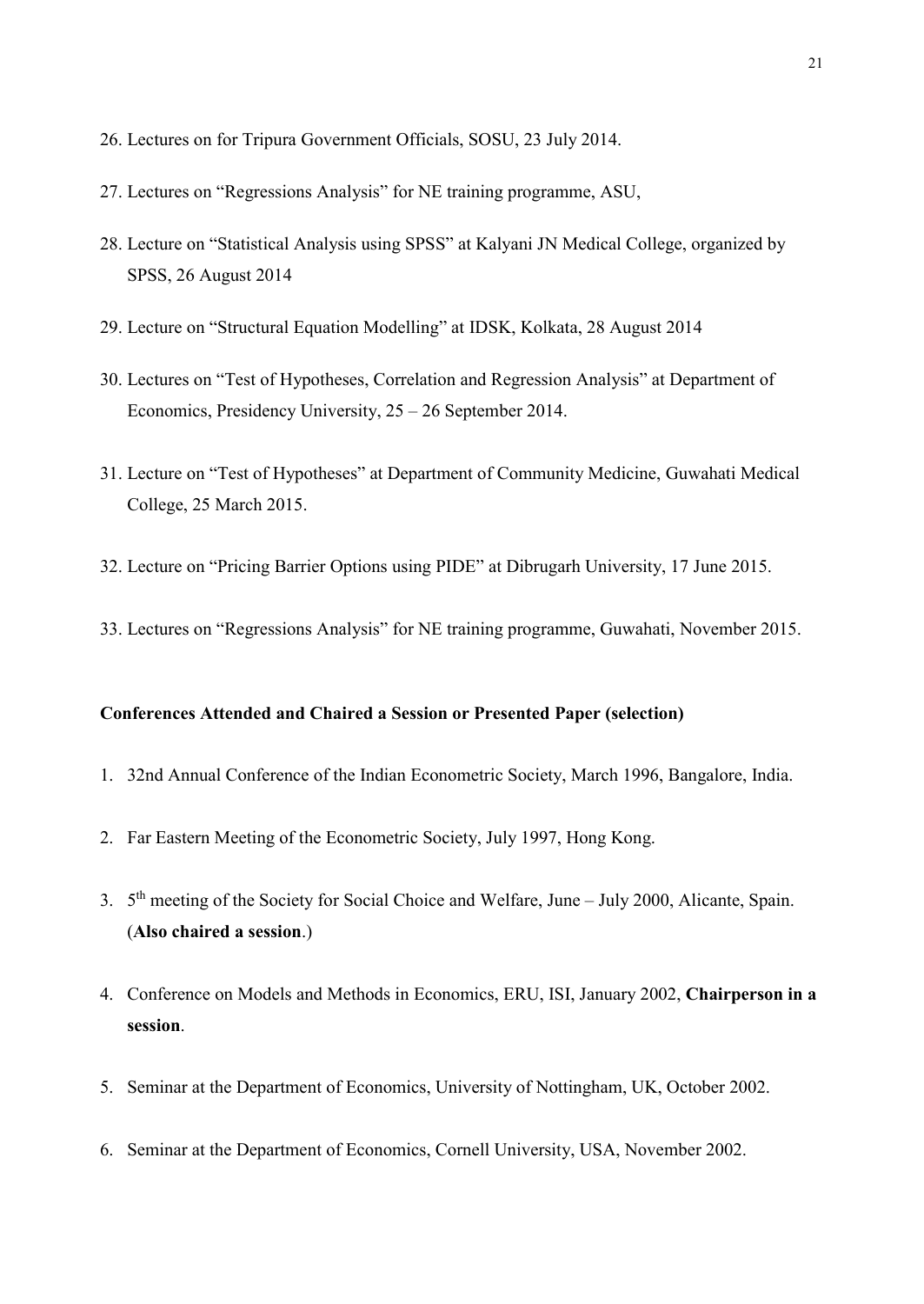- 7. 75 years of Development Research Conference, Cornell University, USA, May 2004.
- 8. NEUDC Conference, Cornell University, USA, October 2006.
- 9. International Conference on Business and Finance, ICFAI Hyderabad, December 2006.
- 10. Seminar at CESP, Jawaharlal Nehru University, New Delhi, March 2007.
- 11. International Conference on Stochastic Processes and Applications, Indian Institute of Sciences, Bangalore, 2007 (Also chaired a session).
- 12. International Conference on Statistical Paradigms: Recent Advances and Reconciliations (ICSPRAR-2008), Indian Statistical Institute Kolkata, India, January, 2008
- 13. International Conference on Issues in Finance- Theory and Empirics, Organized by Centre for Advanced Studies, Jadavpur University, Kolkata, January 2008.
- 14. International Conference "Development, Freedom and Welfare" in honour of Prof. Amartya Sen, Cornell University and Institute for Human Development, New Delhi, December 2008.
- 15. Development Convention, Institute for Social and Economic Change, Bangalore, January 2010.
- 16. DRS Sponsored Two Day Seminar on Health & Education: Efficiency versus Social Inclusion, February 2010, Chairperson in a session
- 17. International Conference on 'Economic Theory, Markets and Institutions of Governance', Jawaharlal Nehru University and National Institute of Public Finance and Policy, New Delhi, India and Centre for International Governance Innovation, Waterloo, Ontario, Canada; New Delhi, March 2010.
- 18. Workshop on Health Risk and Poverty, University of Hyderabad, March 2011.
- 19. 11<sup>th</sup> meeting of the Society for Social Choice and Welfare, August 2012, New Delhi, India.
- 20. ISAOGTM'13, Indian Statistical Institute Delhi, January 2013.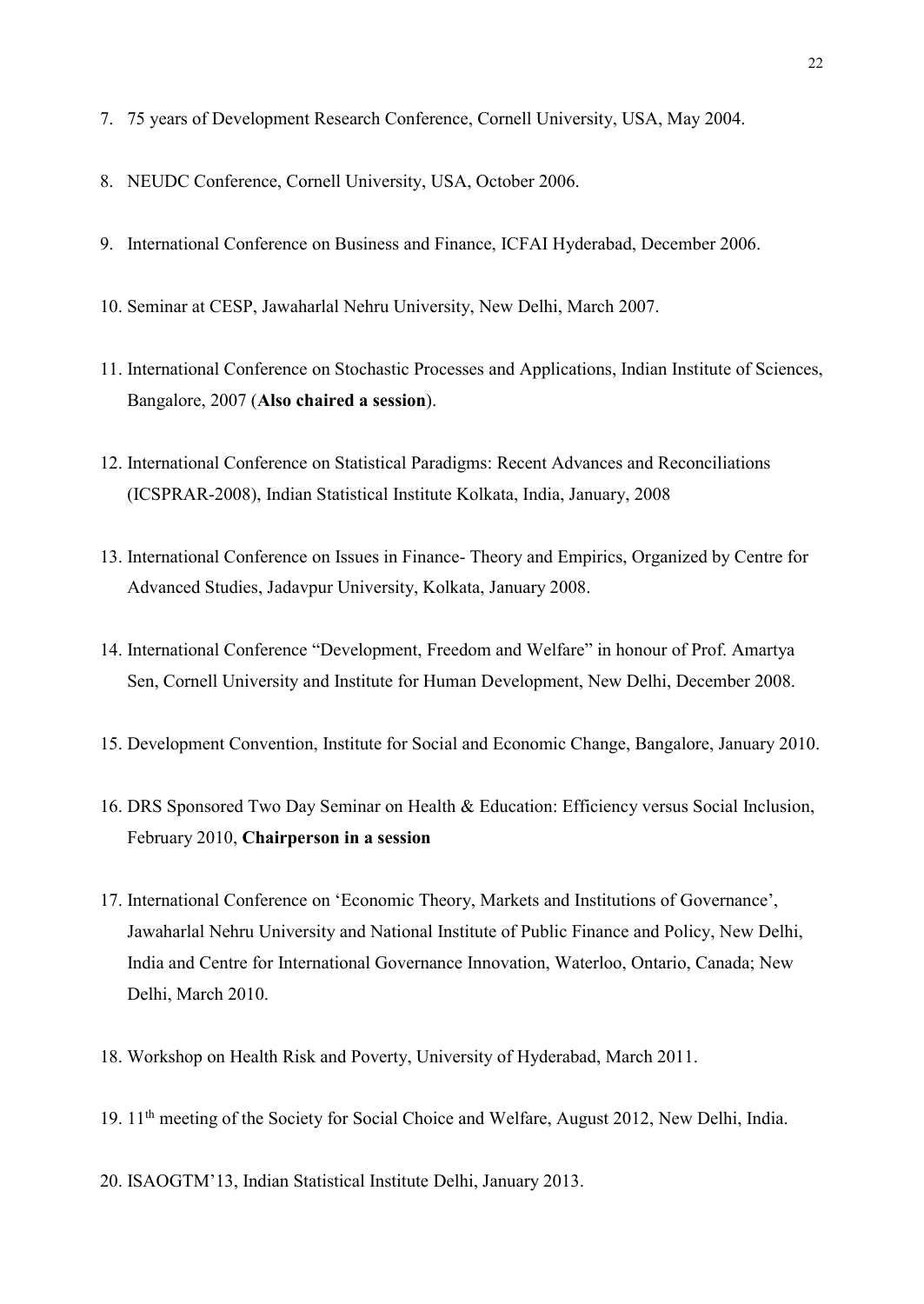- 21. Acted as discussant for a session in the Annual Conference of Indian Association for Research in National Income & Wealth, MGLI, Ahmedabad, 6-7th March, 2014.
- 22. Research Workshop and Conference on Statistical methods in finance, July 13-17, 2015 at Chennai, India, Organized by Chennai Mathematical Institute and Indian Statistical Institute, Chennai.
- 23. Conference on Statistical methods in finance, December 19 22, 2016 at Chennai, India, Organized by Chennai Mathematical Institute and Indian Statistical Institute, Chennai.
- 24. Midwest mini-conference on stochastic processes and mathematical finance, April 8, 2017, Department of Mathematics, North Dakota State University, USA.
- 25. Departmental Colloquium, April 2017, Department of Mathematics, North Dakota State University, USA.
- 26. Seminar at Department of Statistics and Department of Political Science, University of Minnesota, USA, April 2017.
- 27. Seminar at Department of Economics, Virginia Tech University, April 2017.

In addition, I have presented my work in various seminars and conferences at Universities of Essex, UK, Keele, UK; Jawaharlal Nehru University, New Delhi; Calcutta, Jadavpur, Burdwan and Rabindra Bharati; at Indian Statistical Institute, Kolkata and Delhi centre; Indian Institute of Sciences, Bangalore; Indira Gandhi Institute of Development Research, Mumbai; Indian Institute of Technology, Mumbai; and Business schools like IIM Calcutta, NBS Calcutta etc.

#### Journal Refereeing (Selection)

- 1. Applied Stochastic Models in Business and Industry
- 2. Berkeley Electronic Journals in Theoretical Economics
- 3. Bulletin of Economic Research
- 4. British Journal of Applied Science & Technology
- 5. Calcutta Statistical Association Bulletin
- 6. Computational Economics
- 7. Contemporary Issues and Ideas in Social Sciences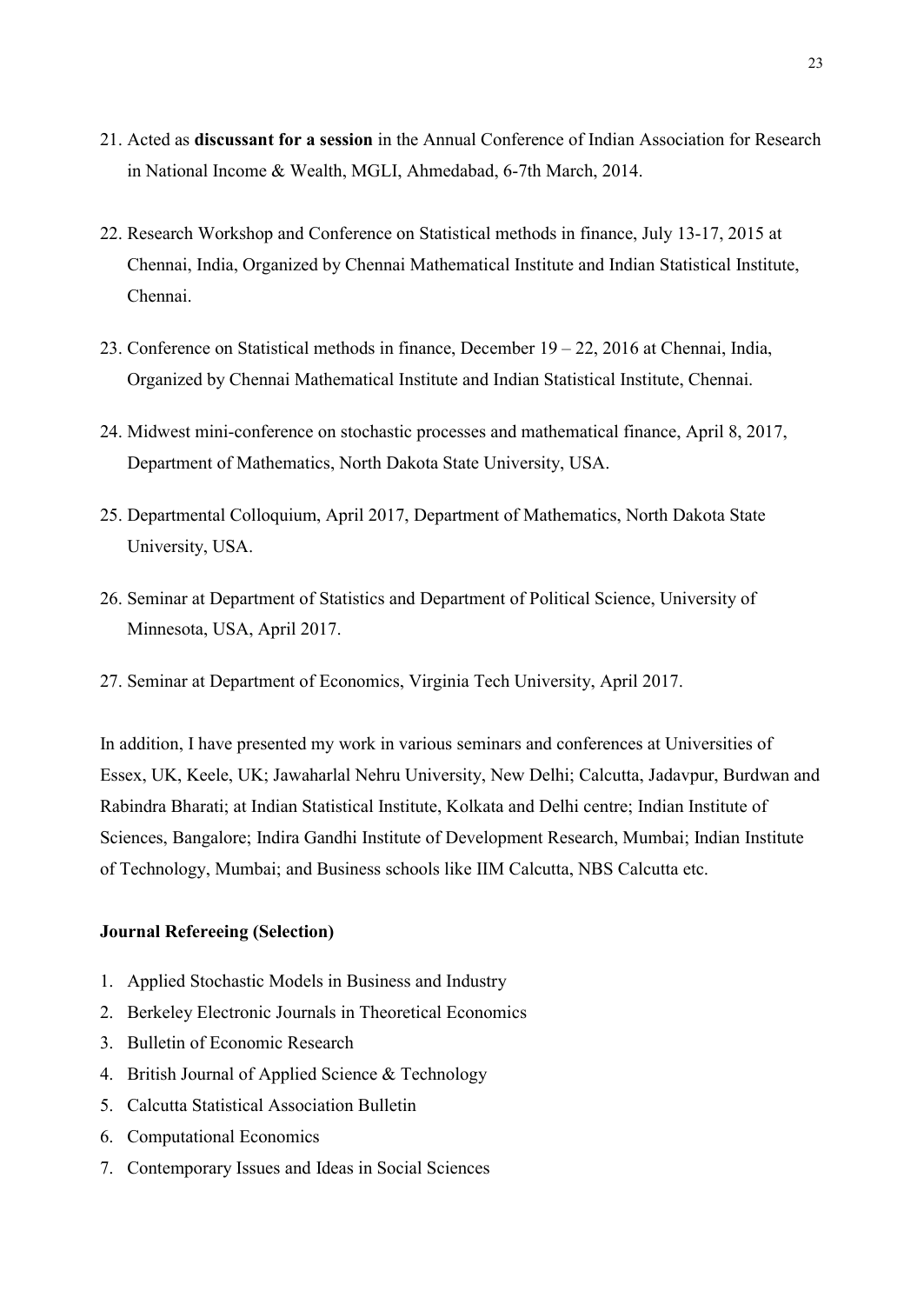- 9. Economic Modeling
- 10. Economic Record
- 11. Economics Bulletin
- 12. European Journal of Law and Economics
- 13. European Journal of Political Economy
- 14. Eurasian Review of Econometrics
- 15. Global Journal of Educational Research
- 16. Global Journal of Economics and Finance
- 17. International Economic Review
- 18. International Econometric Review
- 19. Journal of Economic Inequality
- 20. Journal of Economics and International Finance
- 21. Journal of Emerging Market Finance
- 22. Journal of Geography and Regional Planning
- 23. Journal of Human Development and Capabilities
- 24. Journal of International Development
- 25. Journal of Population Economics
- 26. Journal of Public Economics
- 27. Journal of South Asian Development
- 28. Mathematical Social Sciences
- 29. NSHM Journal of Management Research and Applications
- 30. Oxford Economic Papers
- 31. Prajnan
- 32. Quantitative Finance
- 33. Review of Microeconomics
- 34. Sankhya
- 35. Sarvekshana, Journal of NSSO, India
- 36. Scientific Research and Essays
- 37. Social Choice and Welfare
- 38. Social Forces
- 39. Southern Rural Sociology
- 40. Several ICFAI University Press Journals